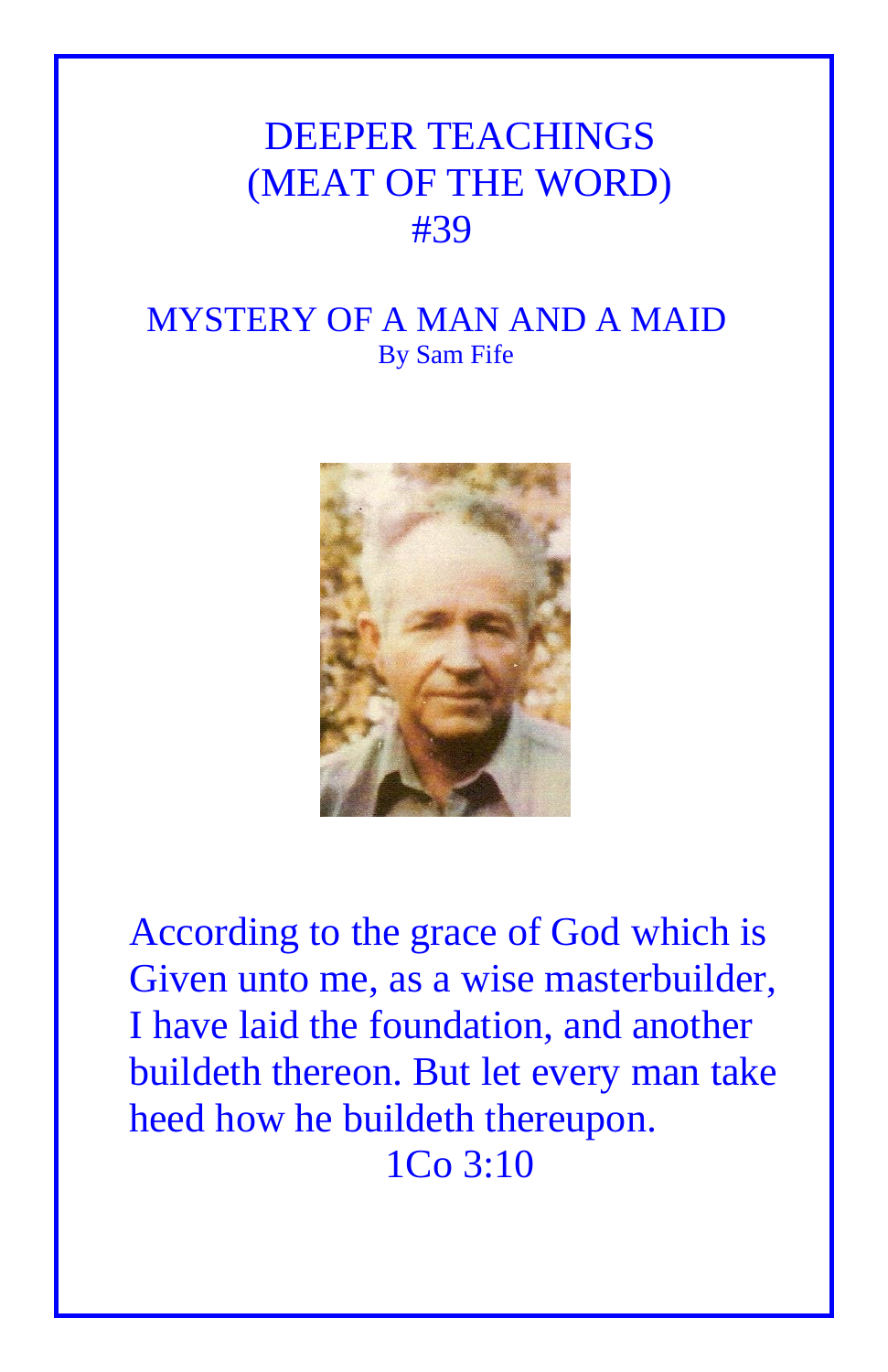## **THE MYSTERY OF A MAN AND A MAID, THE WAY TO LIFE By Sam Fife**

**Proverbs 30: 18** There be three things which are too wonderful for me, yea, four which I know not: 19 The way of an eagle in the air; the way of a serpent upon a rock; the way of a ship in the midst of the sea; and the way of a man with a maid.

**Song of Solomon 1:1** The song of songs, which is Solomon's.

Song of Solomon 6: 8 There are threescore queens, and fourscore concubines, and virgins without number. 9 My dove, my undefiled is but one; she is the only one of her mother, she is the choice one of her that bare her. The daughters saw her, and blessed her; yea, the queens and the concubines, and they praised her. 10 Who is she that looketh forth as the morning, fair as the moon, clear as the sun, and terrible as an army with banners? 11 I went down into the garden of nuts to see the fruits of the valley, and to see whether the vine flourished, and the pomegranates budded. 12 Or ever I was aware, my soul made me like the chariots of Amminadib. 13 Return, return, O Shulamite; return, return, that we may look upon thee. What will ye see in the Shulamite? As it were the company of two armies.

 For many years now, those who are moving in this endtime move of the spirit of God have been hearing what is called the manchild message preached. But that group of people all over the world who have come out of the old order denominational system, who meet in living rooms and basements and rented buildings all over the world are the fulfillment of the scripture in Revelation 12. Where John saw a woman clothed with the sun and the moon under her feet and a crown of twelve stars on her head, who travailed in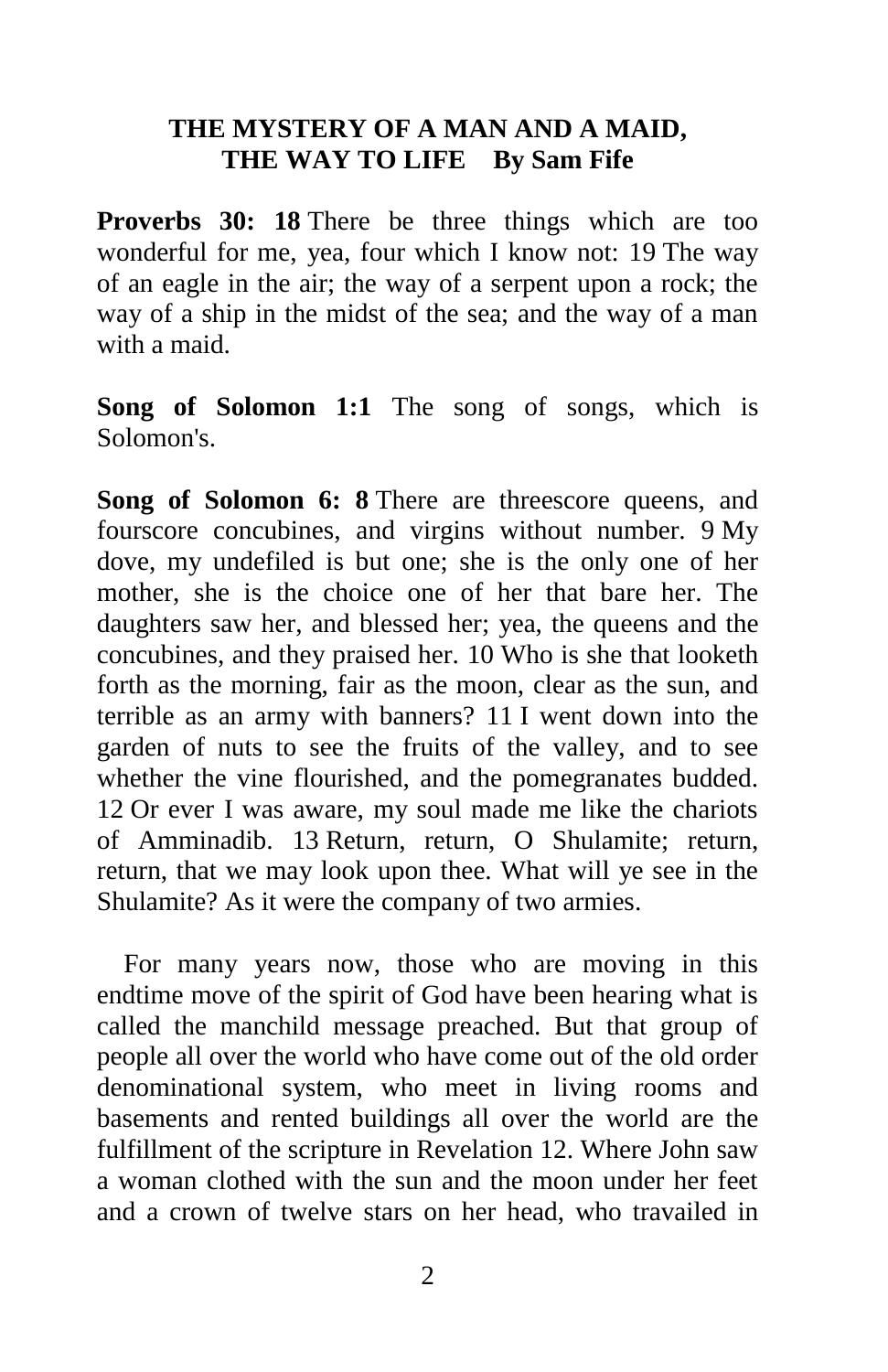birth to bring forth a manchild who was caught up to the throne of God.

 Those people understand that the sun is a type of Jesus, and that the moon is a type of the church. The stars, the lesser lights in the physical heavenlies, are types of angels and sons of God, the individual lights in Gods spiritual heavenlies. We know that, that group of people who are in this endtime move of the Spirit of God across the earth make up this woman, clothed with the sun.

 That is, not having just the light of the old order church and the church age. But of being given the knowledge of the son of God, and the full light of Jesus the Son. That crown of twelve stars upon her head signifies she is coming under divine government. And that the moon under her feet signifies that this woman has been lifted up to a higher place in God in revelation and experience than the old order church, the moon.

For many years many of us have preached that that manchild in her womb has been growing and developing. But for many of us who have been moving in the move of the Spirit of God for some years, our rejoicing is no longer that the woman is with child, but for us the hour of the birthing is at hand. Therefore the word, the anointing He's beginning to bring forth from within us is not just truth to confirm that the woman is with child. But we are beginning to see those truths and those revelations which are going to bring forth this manchild and make him manifest.

 A young woman when she first discovers she is with child in her womb, particularly when it is her first one, her rejoicing is that she is with child, and she cannot refrain from joyfully sharing the news with all her friends. Usually she dons her maternity dress before it is really necessary that all might know the secret that she joyfully carries within her own breast, that she is with a manchild in her womb. But after many months of carrying that child, her first joy of knowing that she is pregnant begins to fade away. And her rejoicing is now that the hour of the birthing is at hand. And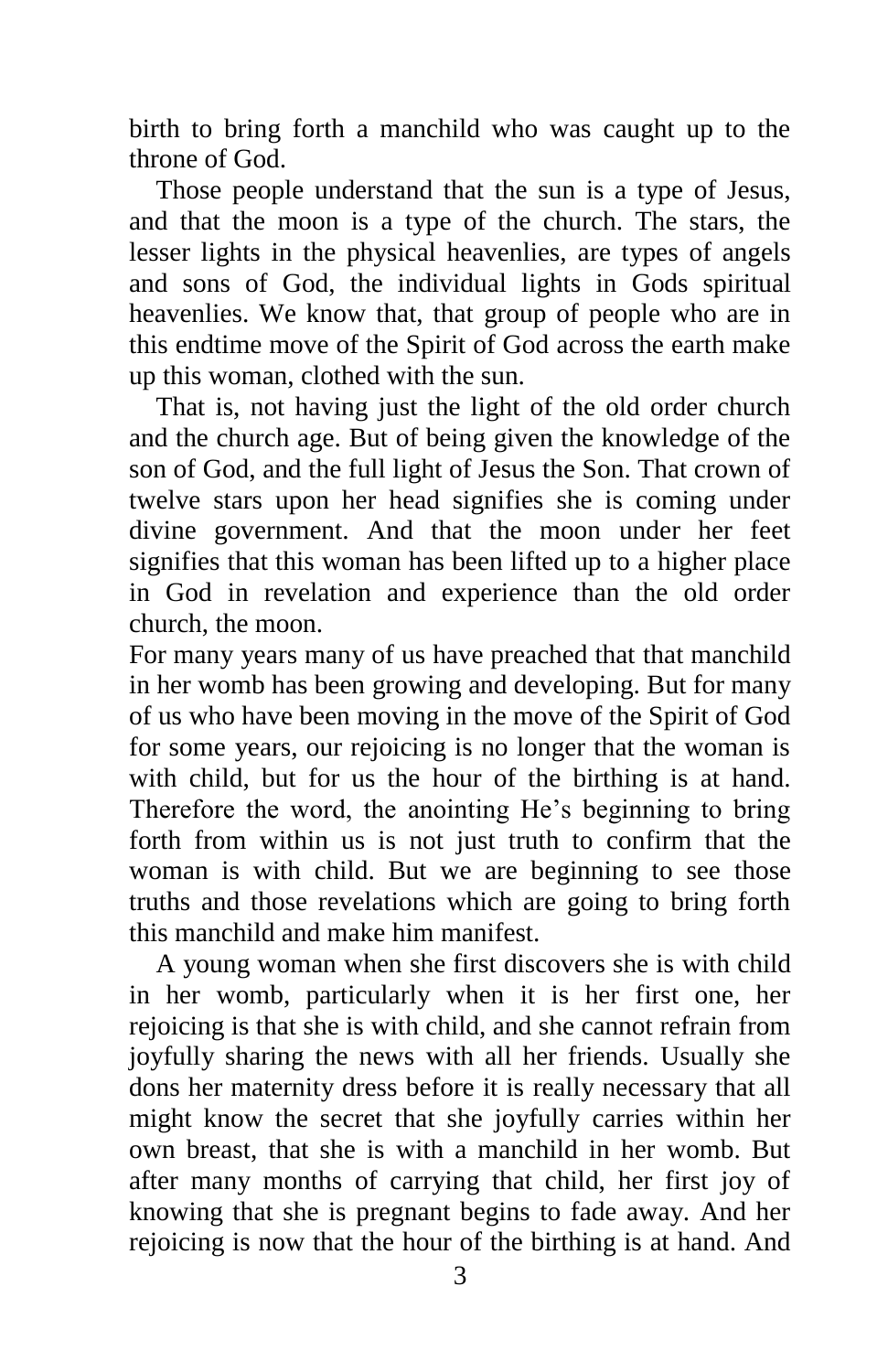so it is with many of us who have for many years been rejoicing in the great truth that a manchild is in the womb. But now as we feel that new life within us, swelling the spiritual womb and beginning to manifest itself, our rejoicing is no more in the truth that a manchild is in the womb, for we are eagerly looking forward to the hour of the birthing. And the anointing within us is reaching out for those truths and those revelations that shall bring this manchild forth and make him manifest.

 Some who are prone to sensationalism have come up with all kinds of formulas and processes by which this manchild shall be brought forth. Some have promised God's people that at a certain hour God, in some great cataclysmic experience will lift all who are to be part of this manchild company up into the realm of the manifestation of the sons of God.

 But hidden in the wisdom of Solomon, in the book of Proverbs and in the Song of Songs, that reveals the great mystery of Christ and His bride, of the man and a maid, do we find the real answer of how this incorruptible manchild life is going to be brought forth and made manifest.

 In Proverbs, chapter 30, verse 18; you hear Solomon say, there be three things which are too wonderful for me, yea, four which I know not. The way of an eagle in the air, the way of a serpent on a rock, the way of a ship in the midst of the sea, and the way of a man with a maid.

 Solomon was the man that God gave more wisdom to than any other man that come before him or any man that ever came after, saving Christ. Yet, with all the great wisdom that god gave him, there were four great mysteries in life that he never understood, that he pondered deeply, yet when he came down to the end of his life, he had to leave recorded for us the fact that these four mysteries were never unraveled for him. The way of an eagle in the air, the way of a serpent on a rock, the way of a ship in the midst of the sea and the way of a man with a maid.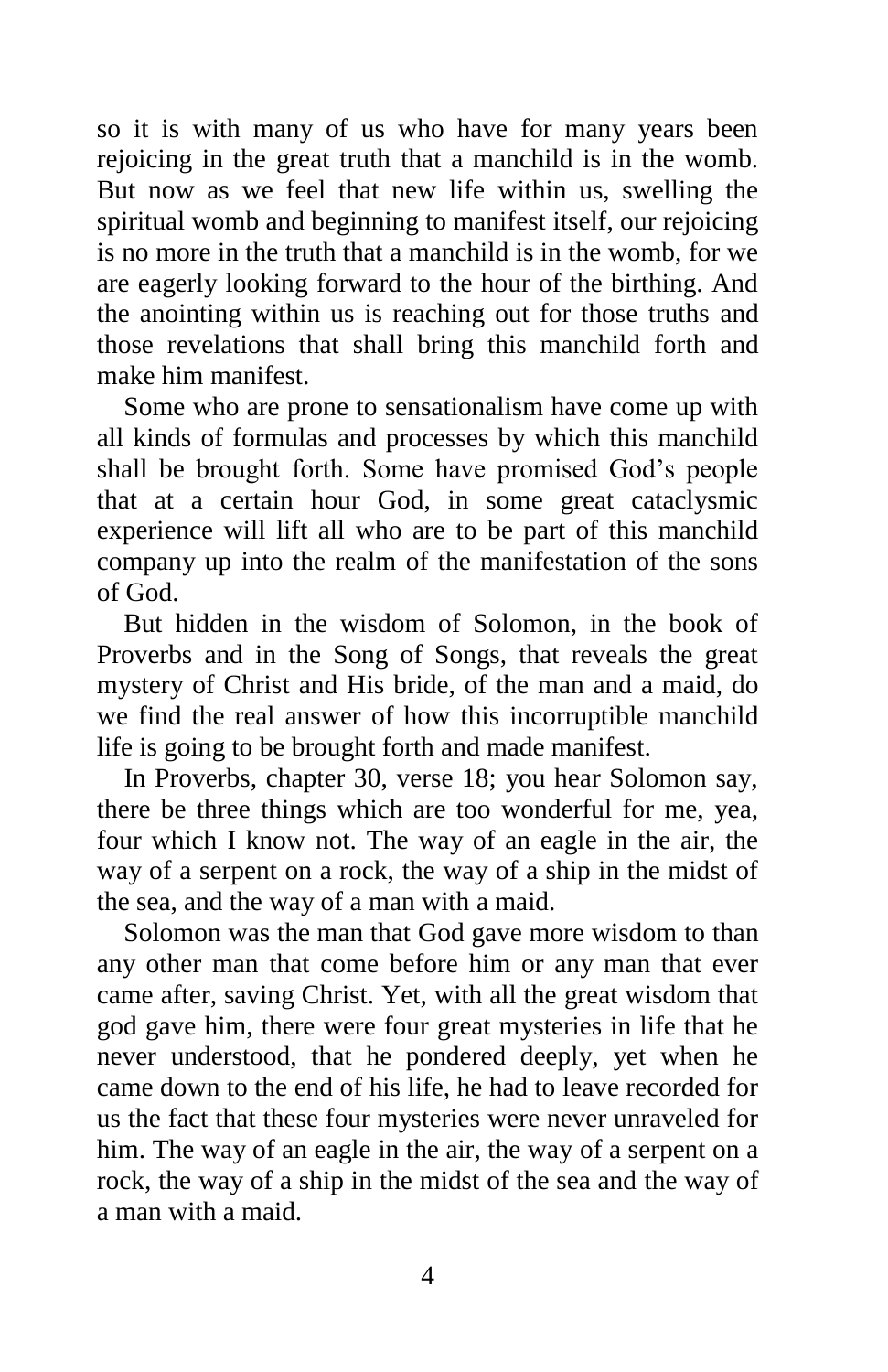The reason God never gave Solomon understanding of there four mysteries is because in these four mysteries, when properly understood, we have the answer for which all mankind has been seeking since the beginning of time, and that is the answer to the mystery of how life is created. Particularly in the last one, the mystery of a man and a maid.

 For it is in living out the God ordained mystery of a man and a maid from its beginning to its end together, that a natural man and a natural maid, of a natural bride and bridegroom literally create a natural life.

 In the Book of Genesis it is revealed that when God created the first man and maid, Adam and Eve, He set in motion an order in which they were to fulfill their relationship with one another. And in living out this order together, from its beginning to its end, they literally create a natural life. In Genesis 1, the Bible says; in the beginning God created man both male and female, then He caused a deep sleep to fall upon Adam and took the female part of man out of his side and placed her at his side, then brought the woman to the man and said for this cause shall a man leave his father and mother, and be joined to his wife, and in the manchild that shall be born as a result of that union the two shall become one flesh.

 In establishing this order for a man and maid to live out their relationship with one another God set in motion the order through which natural life is created.

 And when a natural man and a natural maid, bride and bridegroom live out this God ordained mystery from its beginning to its end, a natural life is created. In working out this God ordained mystery together from the time the young couple first lay eyes on one another and are drawn to one another by what the see in one another, to the time of the going steady. That is, when the young boy shuts every other girl out of his life, and the young girl shuts every boy out of her life, and they come together to be together steadily.

 Then the time of the engagement when the young girl chooses this man to live out this mystery with, and the young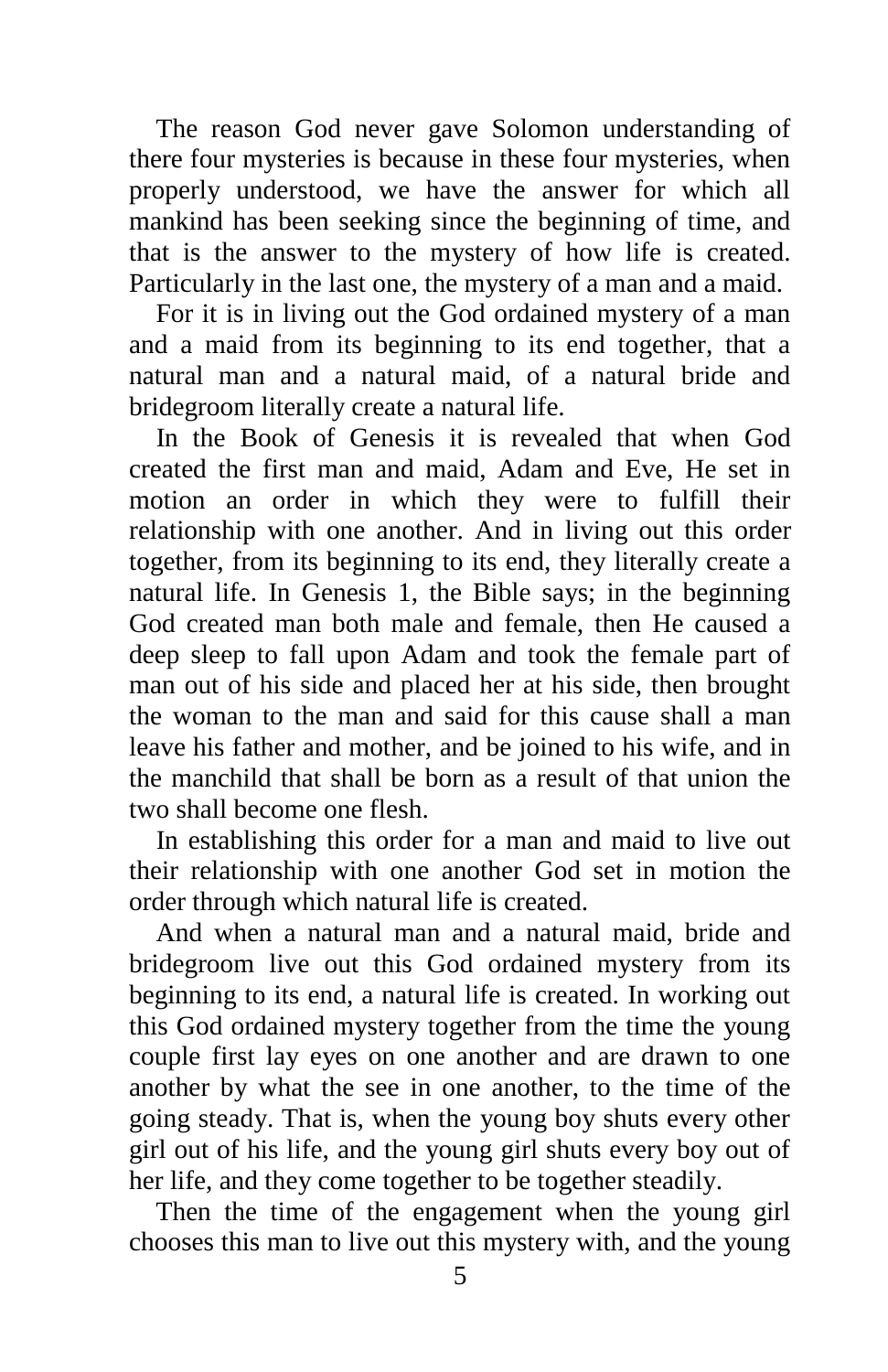man chooses that girl to live out that mystery with, shedding all others out of their life. To the time of the marriage ceremony when each says; I take this man, or I take this woman to be my lawful wedded husband of wife until death do us part. To the time of the entering in to the marriage chamber, to the time of the entering in to the marriage bed. To the time of the entering in to the Holy God ordained marriage bed union through which the wife's loving unreserved, unsuspicious, submission to her husband, that is yielding up of her whole being to her husband as he overshadows her in the marriage bed union literally draws out of his natural loins that seed of life, and the mystery of a man and a maid is fulfilled in the natural and the young couple not only then know how natural life is created, but they have literally created a natural life.

 So also it is when God finds a bride congregation and a husband bridegroom ministry who will walk out this mystery of a man and a maid from its beginning to the end, and fulfill it together in the spirit, that an incorruptible immortal manchild life will be created here in the earth.

 Most of God's children know that the relationship between bride and bridegroom, man and wife, in the natural is set in the world by God, as a type and shadow and revelation of that relationship between Christ and His bride, that is being lived out in this New Testament dispensation. But what many of God's people do not know is that God's plan is not for the bride, the church, to fulfill this mystery by just being the bride of Christ up above in the heavenlies, but God's plan and purpose is for the bride congregation to live out this mystery with Christ in a restored fivefold spirit bridegroom husband ministry right here in the earth, in local bodies throughout the land.

Therefore, when God finds a bride congregation and a bridegroom husband ministry through whom Christ can walk out this mystery of a man and a maid, from the time of their first meeting, coming together, in which the bride congregation is drawn to the bridegroom ministry through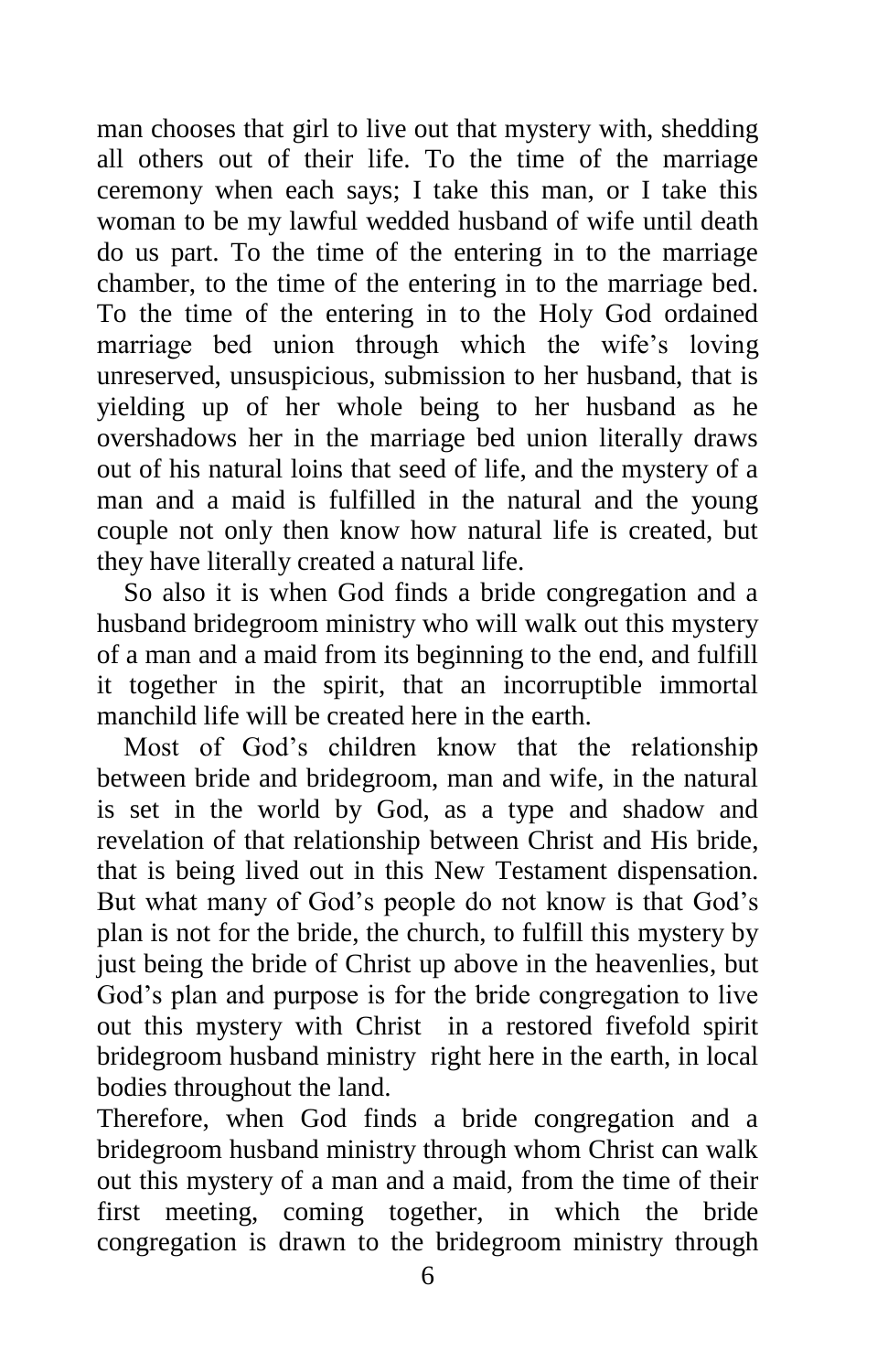what they see in one another, to the time of the going steady, which is when the bride congregation shuts every other man out of her life and stops running after every tent preacher that comes along, and every wandering cloud that passes by, and settles down to come together steadily with the God ordained husband ministry that God has chosen for her, three of four times a week. The bridegroom ministry is no longer looking for a bigger church to pastor or a prettier woman that perhaps has a bigger building, a fine salary, and more prestige, but is willing to set every other woman out of his life and come together steadily. Go steadily with this woman congregation three or four times a week, to the time of the spiritual engagement.

 This is the time when the woman congregation is no longer in doubt, like a young girl often is, as to which man she wants to marry, tiddling back and forth, between this one and that one. But the spiritual engagement is the time when the woman congregation decides once and for all and forever, that this is the move of God, and that this is the message of God, and that the husband ministry that God has given her is the man that she wants to walk out her eternal life with.

 This is the time when the husband ministry no longer runs from congregation to congregation, and church to church, just looking for a place to plant their seed, but makes up their mind to settle down with one woman congregation, that this is the one that God has chosen for their marriage union to be fulfilled, and chooses this woman to walk out this mystery with. Then the time of the spiritual marriage ceremony, this is when the bride congregation says before God, I take this man to be my lawful wedded husband until death do us part, the death of this natural creation and flesh man in me, and the bringing forth of this manchild.

 For when Rachel bore Benjamin, whose name in the original means Son of the Right Hand, who is a type of this manchild government that is to come forth, she died in the birthing. Even so, when the woman church congregation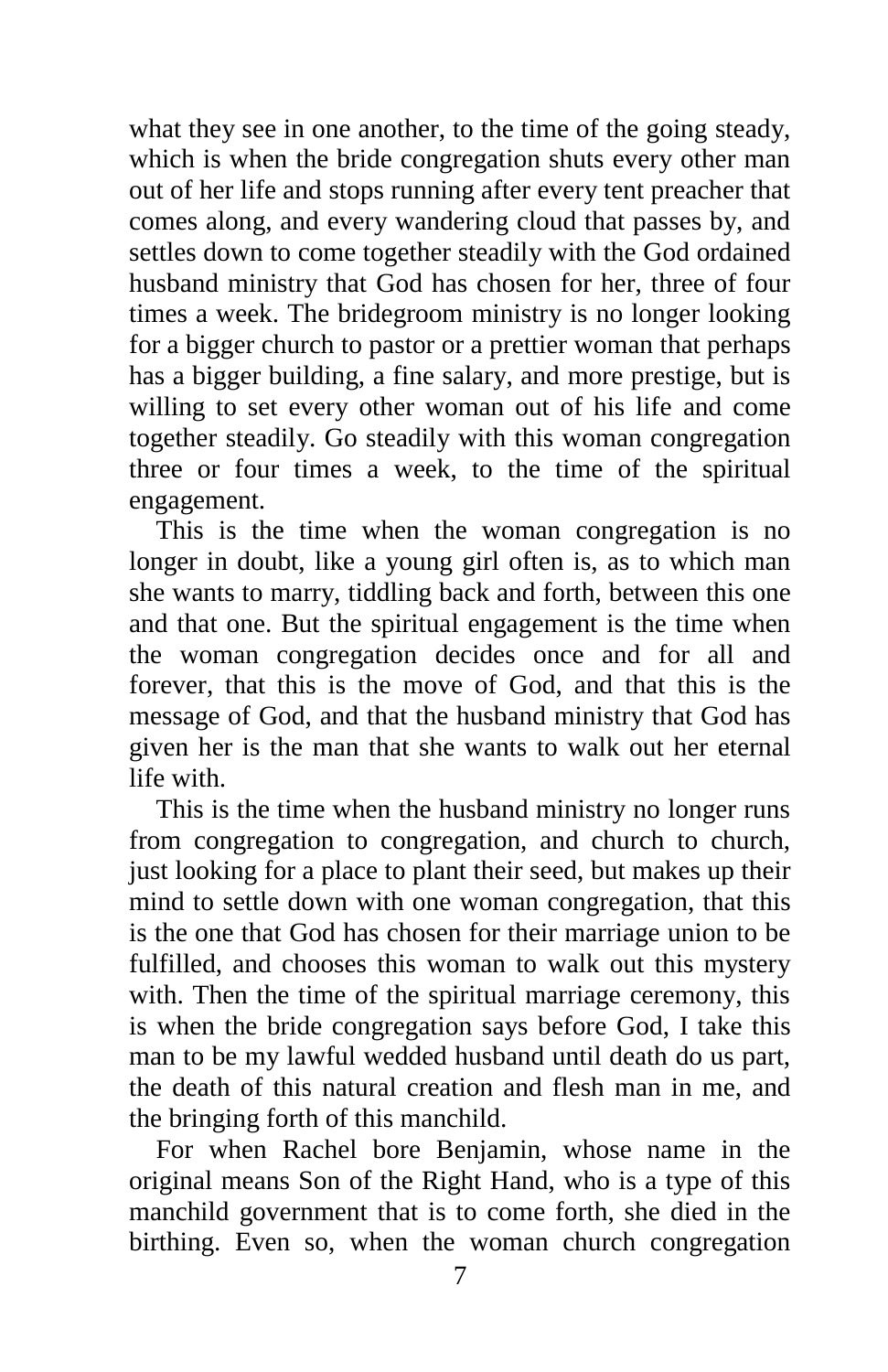brings forth this manchild out of her womb, who will be the son of the right hand, she will die in the birthing, in the sense that she will cease to be a woman church, and will become a part of the Son God. In this spiritual marriage ceremony the husband ministry also once and for all and forever takes this woman to be his lawful wedded wife until death does them part, the death of this old flesh man, and the bringing forth of this manchild.

 At this point the fulfillment of this great mystery in the spirit, the woman congregation must have come to the point where she is no longer like a young girl often is, just before her marriage night, tiddle tattling back and forth wondering whether this is really the man she wants to marry or not, fearful and trembling that in entering into the spiritual marriage ceremony settles the matter once and for all and forever. That this endtime ministry is God's husband ministry to bring forth this incorruptible manchild and that this is God's last move, and that this is God's message, so that she can never be in doubt again and the husband ministry must have settled it once and for all in their hearts that this is the woman congregation that God wants him to live out this mystery with, until the death of both of their old creation natures brings forth a manchild in them, and finally parts them from the man and maid mystery, and makes them both one son of God, one many-membered body of Christ.

 We say to all those who walk in this move of the spirit today, as long as there is one ounce of doubt left in your soul, one ounce of weakness in you that can cause you to quit the move and fall back into old order, stop coming together with your husband ministry, get a revelation like some have, that God has called you aside as an individual to teach you some things, you are yet but a young girl growing up and God had not yet brought you to the spiritual marriage ceremony.

 Then going on, line upon line, and precept upon precept, until the time of the entering into the spiritual marriage chamber, and the time of entering into the spiritual marriage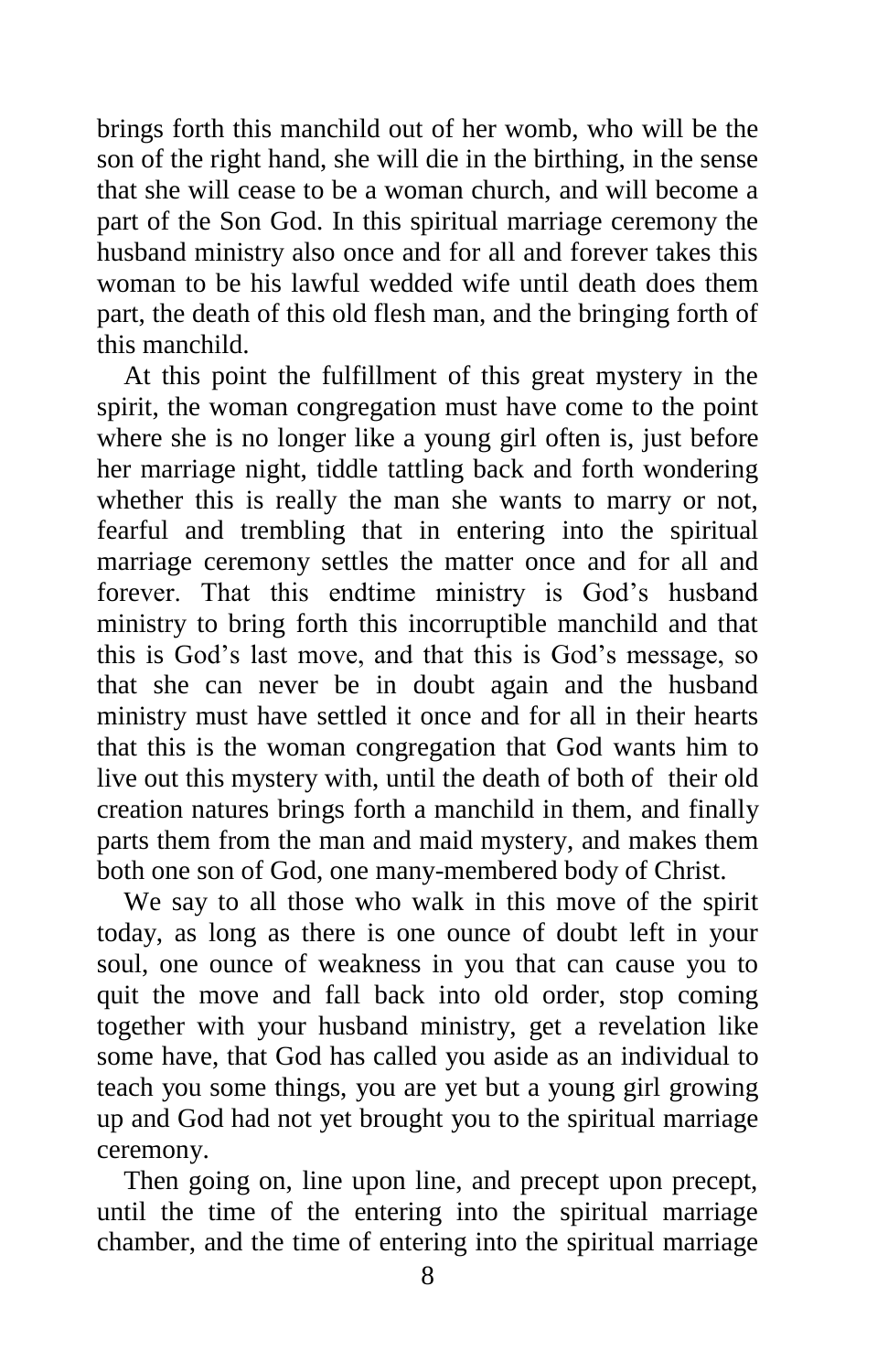bed, until the time of the entering into the Holy, God ordained, sanctified, spiritual marriage bed union. Where the husband ministry and the bride congregation's loving, unreserved, unsuspicious submission to her husband ministry, yielding up of her whole being to her husband ministry as he overshadows her, in that spiritual marriage bed union. By which the bride's loving submission to her husband literally draws out of his spiritual loins, that seed of life, those final revelations which will enable us to overcome death itself, and corruptible shall put on incorruptible and mortality shall put on immortality and she will be changed and a manchild shall be born.

 Through the fulfillment of a mystery of a man and a maid, a new incorruptible life will be created right here in this earth. And we will have discovered the mystery of how incorruptible life is created. It has been before us all the time, set before us by God in the natural type of a natural man and maid, and the natural bringing forth of a manchild, but our spiritual eyes have been blinded so that we could not see.

 I used to think that every time a natural baby was born, and a natural life was created, that God had to perform another separate act of creation, and that God only created natural life. But now I know better. Now I know that since the beginning, when God brought forth Adam and Eve, God has not performed any separate acts of creation, but that in the beginning He created man, male and female, and took the female part of man out of his side and placed her at this side, and brought the woman to the man, and said for this cause shall a man leave his father and mother, and be joined to his wife, and in the manchild that is born as a result of that union, the twain shall became one flesh. He set in motion an order which man and maid should live out together, and in living it out from its beginning to its end, they continue creating natural life. Even so it is in the spirit. God through Jesus Christ has brought forth in you, the bride congregation and a husband, bridegroom ministry through which Christ is entering into the bridegroom relationship with that wife. And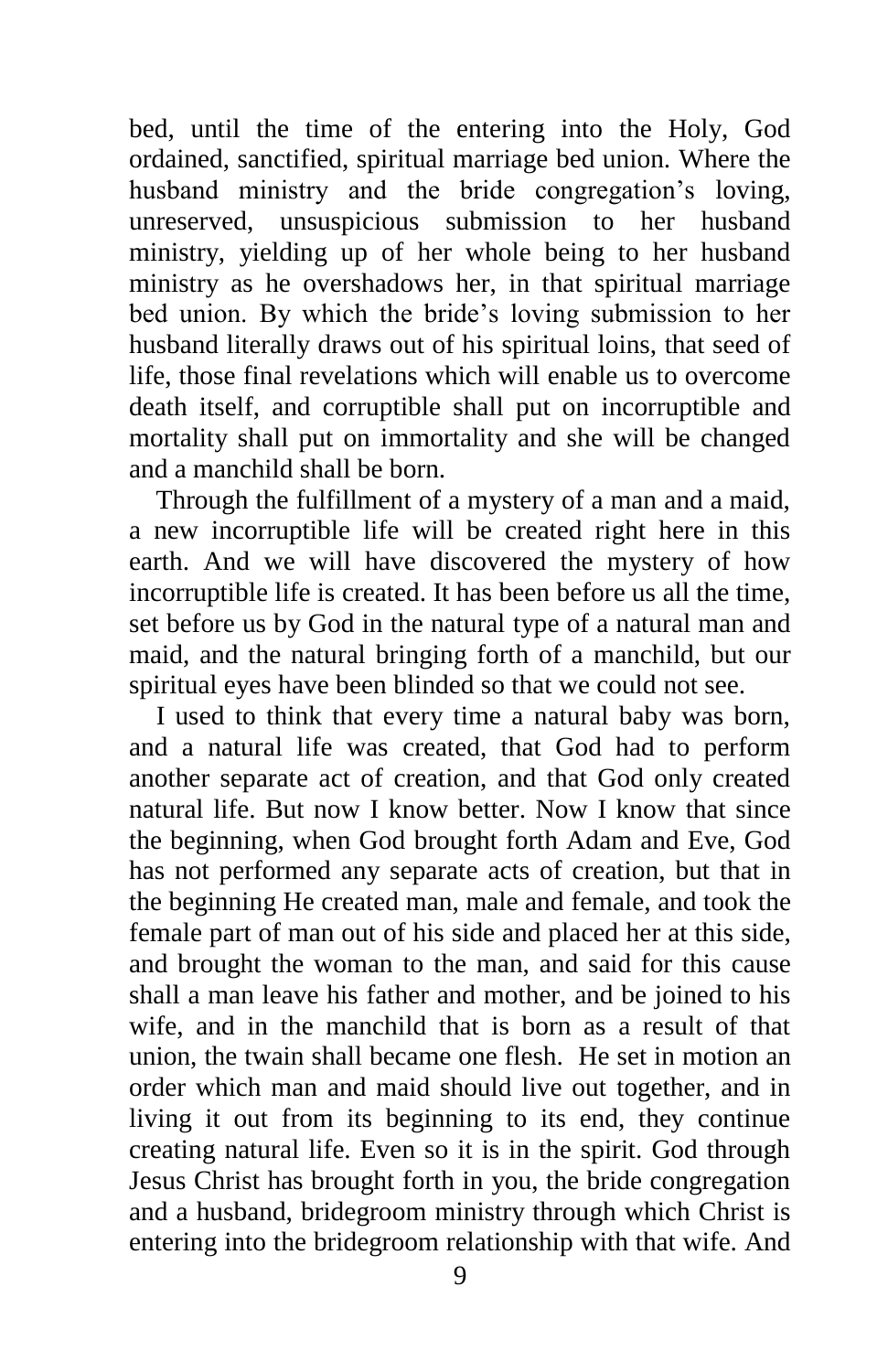He is bringing the man to the woman and saying for this cause shall a man leave his old creation father and mother, and everything that is of the old creation, and be joined to his new creation spiritual wife, the church congregation. That in the manchild that shall be born as a result of their spiritual union, the twain shall be one flesh and in doing so, God has set in motion a spiritual order that when it is lived out from its beginning to its end, this bridegroom ministry and this bride congregation shall literally create in this earth an immortal incorruptible, natural life.

 All theologians know the beautiful love story of Solomon and the Shulamite maiden, and the Song of Solomon, is placed in the Bible by God as a type of that beautiful love story that is being lived out between Christ, and His bride, the church, in this New Testament dispensation, but not all theologians know that it is not God's plan for that love story to be lived out just between Christ's bride the church, and Christ up above.

 But that God's plan and purpose is for the book to be fulfilled in that great love story, to be lived out between the bride congregation, and Christ in a restored bridegroom husband ministry, right here in the earth, in these latter days. Few theologians know that the Song of Solomon is not just a story of Solomon and the Shulamite maiden, and not just a story of Christ and His bride, but in the end of the book, we find two becoming one in one, who is as it were the company of two armies and thus we see that it is not just the story of a man and a maid, Christ and his bride, but it is the story of the man and the maid, Christ and his bride, and the manchild. An incorruptible manchild that shall be born right here on this earth as a result of their union, in whom is incorporated the glory and power of the church which has been fighting the battle on this side of the veil, and comes forth the manchild who is as it were the company of two armies.

 So the Song of Solomon is not just the love story of a man and a maid, but it is the story of a man and a maid and a manchild, that is born of their union. Since my spiritual eyes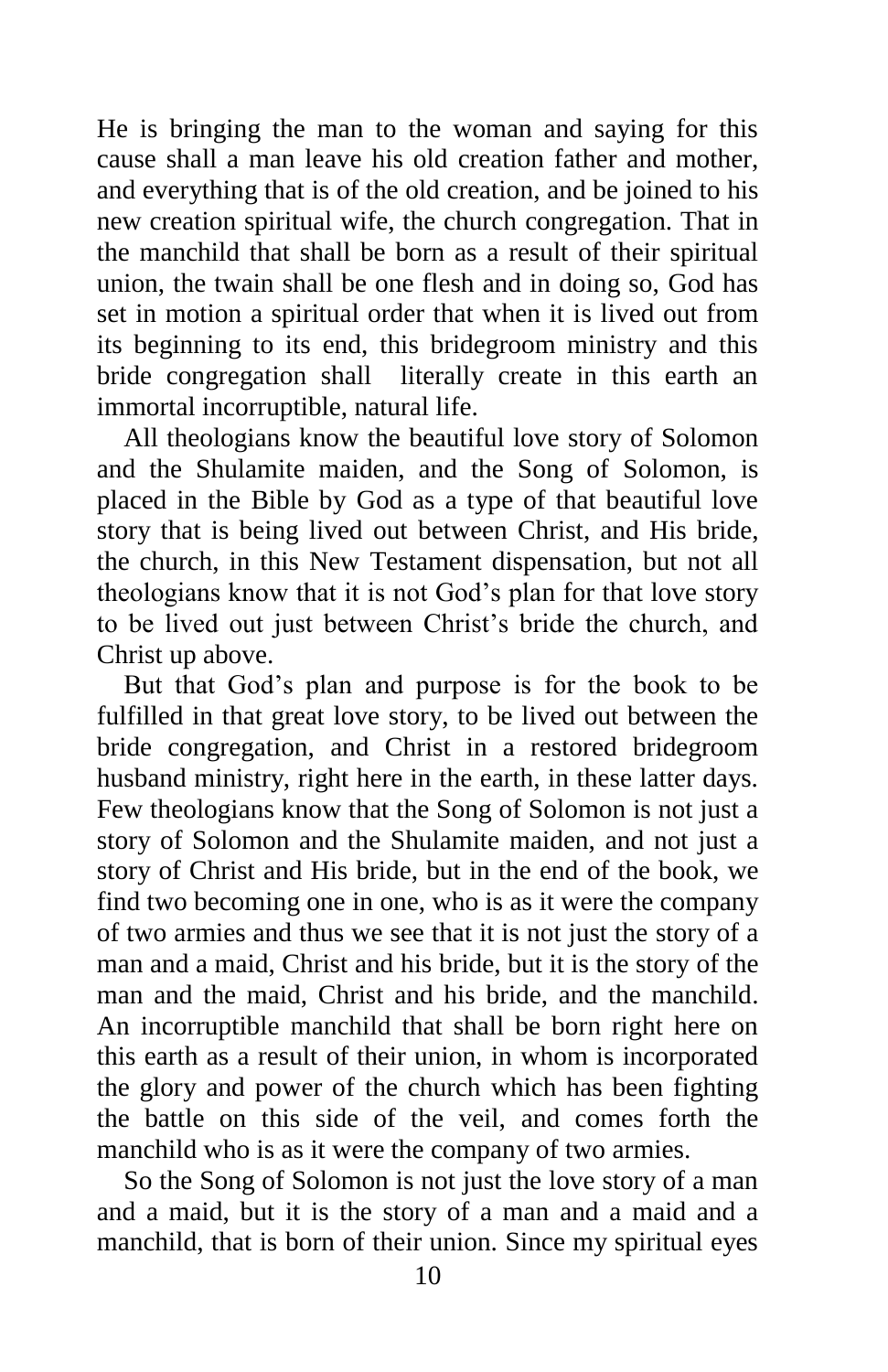have been opened I have discovered that the whole Bible from its beginning to the end is just the story of a man and a maid and a manchild.

 In its beginning in the Book of Genesis we find Adam and Eve, and Abel, the Holy seed, that was born of their union, and Cain, the man of the flesh, was cast aside. Then we have Abraham and Sarah, and God said; Behold, Sarah shall have a son – the mystery of a man and a maid, and a manchild. Then after that, Isaac and Rebekah, and Jacob the holy seed, born of their union. Esau, the man of the flesh, was cast aside. Then we have Jacob and Rachel, and twelve sons, a many-membered manchild born of their union. And after that, Boaz and Ruth, and the manchild born of the union, Obed, the father of Jesse, who was the father if David, who was the spiritual father of Jesus. Then after that Solomon and the Shulamite maiden and one born of their union, who is as it were the company of two armies.

 Then in Ephesians, Chapter 5, Paul discusses in the whole chapter the mystery of a man with a maid saying, wives submit yourselves to your husbands, and husbands love your wives as Christ loved the church and gave himself for it, this is a great mystery, but I speak concerning Christ and His church. But then the last story of a man and a maid, the mystery of a man and a maid that shall be lived out, in this mystery that is being lived out in this last hour between a maid congregation and a steward bridegroom husband ministry, which shall produce this eternal manchild in the earth.

 I used to think the Bible was just the story of a man, Jesus. But now I know that the whole Bible is the story of a man and a maid, and a manchild. And thus we see that the Song of Solomon is not just a love story, it is a life story, for in the God ordained mystery for which God created male and female, the story of every man and maid, every bride and bridegroom, in their relationship with one another was not just to be a sensual love story, but a life story.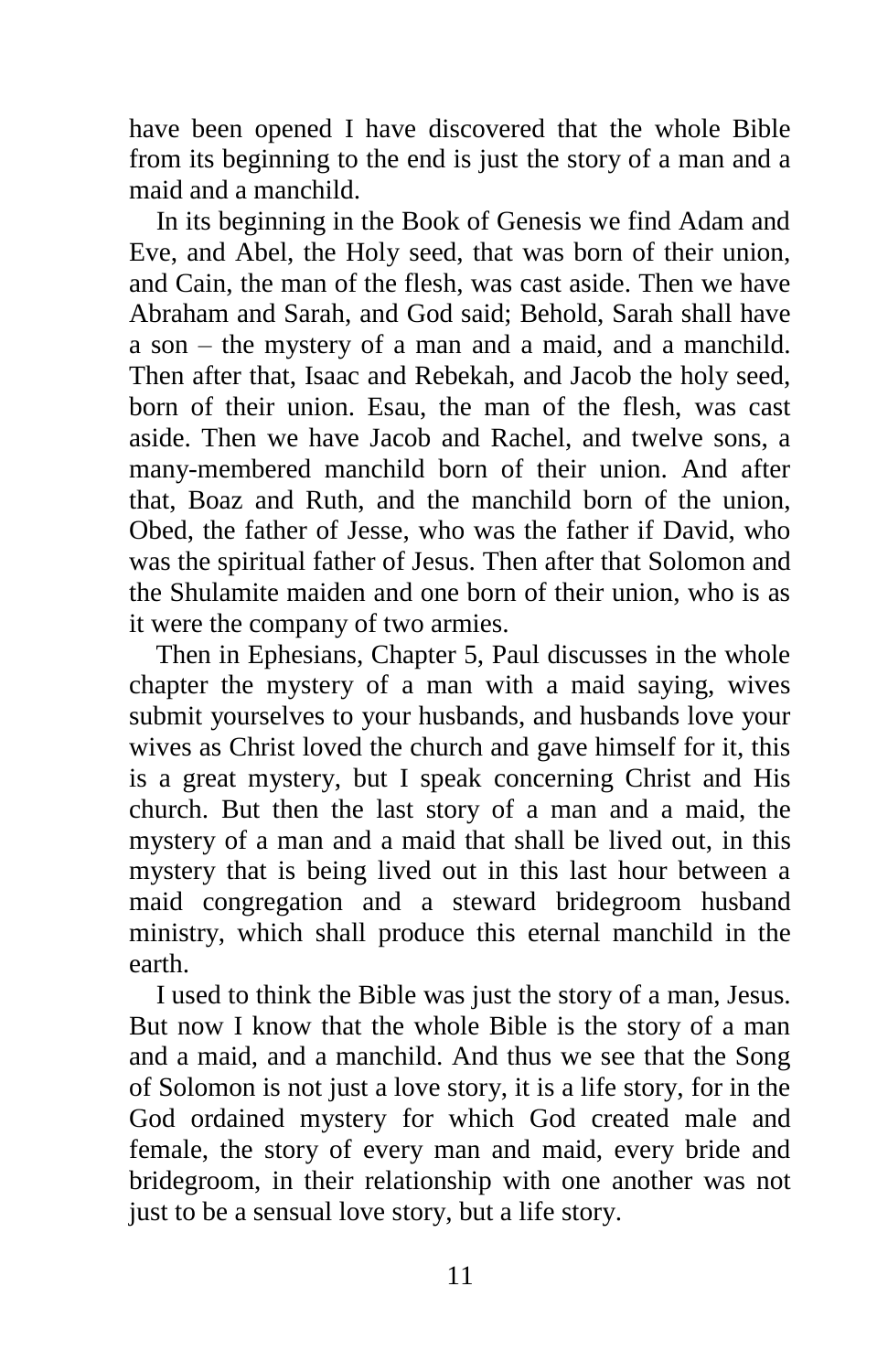For the purpose of every marriage union between man and maid, and bride and bridegroom, was not just so that they might have a love affair, but that new life might be created as a result of their union. In this carnal, sinful, lustful sexcrazed world that we live in today, the story of a man and a maid has just become a sensual love story. And in the day of what is called the day of the "pill," carnal, lustful, man, has lost sight of the fact that the mystery of a man and a maid is not supposed to be a love story, but a life story. And its purpose is for the bringing forth of a new life, not just so that young couples may get married and have a carnal sensual, lustful romance and a carnal sensual, lustful marriage bed experience. And in this carnal world a carnal church had relegated the glorious mystery of Christ and His bride to just a love story, and they imagine that this great story is going to end just with Jesus coming down and rapturing His bride up in the air and then floating around in the air, loving one another throughout all eternity. It is a strange thing to me when every man and maid mystery that we have in the Bible, that we have a natural life. And every relationship of bride and bridegroom was ordained of God to end with the birthing of a manchild. That the carnal, Babylonish church system would imagine that this glorious mystery that is being fulfilled between Christ and His bride the church would end with just a carnal love affair, with Jesus coming down, picking up His bride and carrying her off in the air, there to make love to her forever, without a manchild being born as a result of their union right here in the earth.

 But thank God, we who are moving in the move of the spirit today know it is not to end the way the old order church imagines, but the final end of this glorious mystery of a man and a maid, bride and bridegroom, Solomon and the Shulamite maiden, is going to end with the birthing of a manchild, right here in the earth. An eternal incorruptible, immortal, manchild. A many-membered manchild that shall come forth as a result of that Holy union between Christ, and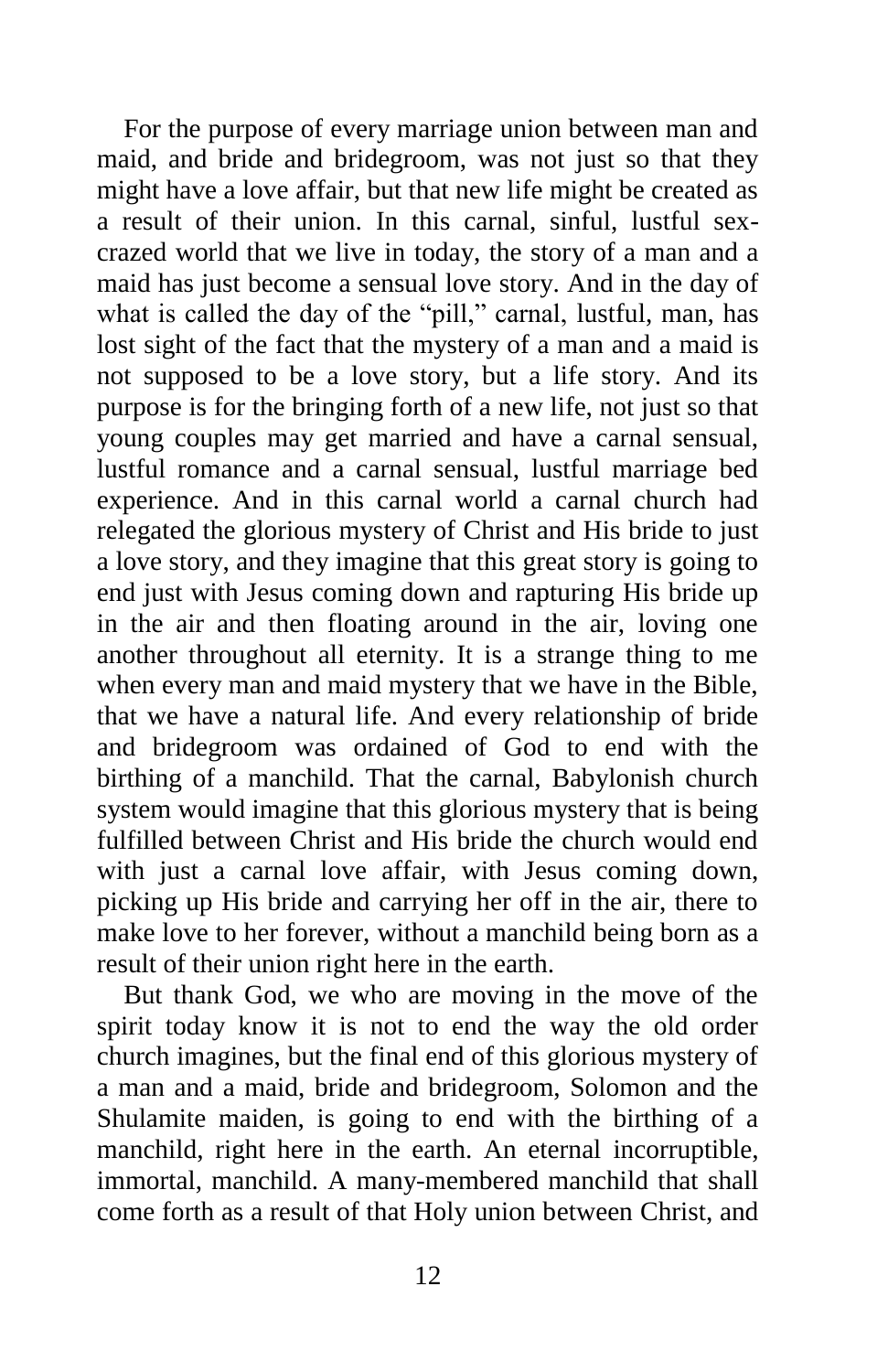a Holy bridegroom husband ministry, and his bride congregation the church.

 And so we see that it is in the mystery of a man and maid that natural life is created. And that it is going to be in the spiritual fulfillment of this mystery of a man and a maid, by the bride of Christ and Christ in her husband, bridegroom ministry that incorruptible, immortal, manchild, life is going to be brought into the earth. It is for this reason that the first verse of the first chapter of the book of Song of Solomon in the Bible begins with the words, "The song of songs which is Solomon's." You will notice that God in the first statement of God breathed, inspired, scripture, does not call this book the Song of Solomon, but He calls it the song of songs which is Solomon's. The title which is written over the book in the Bible is not God-breathed inspired scripture, but is only placed there by the translators as the title they gave to the book. But God in the first verse of God-Breathed inspired scripture, does not call this book the Song of Solomon, He calls it the Song of Songs which is Solomon's.

 There is a very definite reason for this. In order to understand it you need to understand that when the Bible uses the term song, it does not use it as we do, to denote what we call a song in our generation. But when the Bible uses the term song, it is only speaking of a revelation or a message. Thus in the Book of Revelation, John saw him that sitteth upon the throne with the seven sealed book in his hand, and the lamb came and took the book out of his hand, and began to open it, and the beasts and the twenty four elders fell down on their faces and the Bible says, they sung a new song. This of course speaks of a new message and a new revelation of God's purpose coming forth in the earth in the last days.

 For this reason, this book in the Bible which contains the revelation of the mystery of a man and a maid that is being fulfilled in us is called by God the Song of Songs. It is because in this book we do not just find a revelation, but we have the revelation of revelations. In this book we do not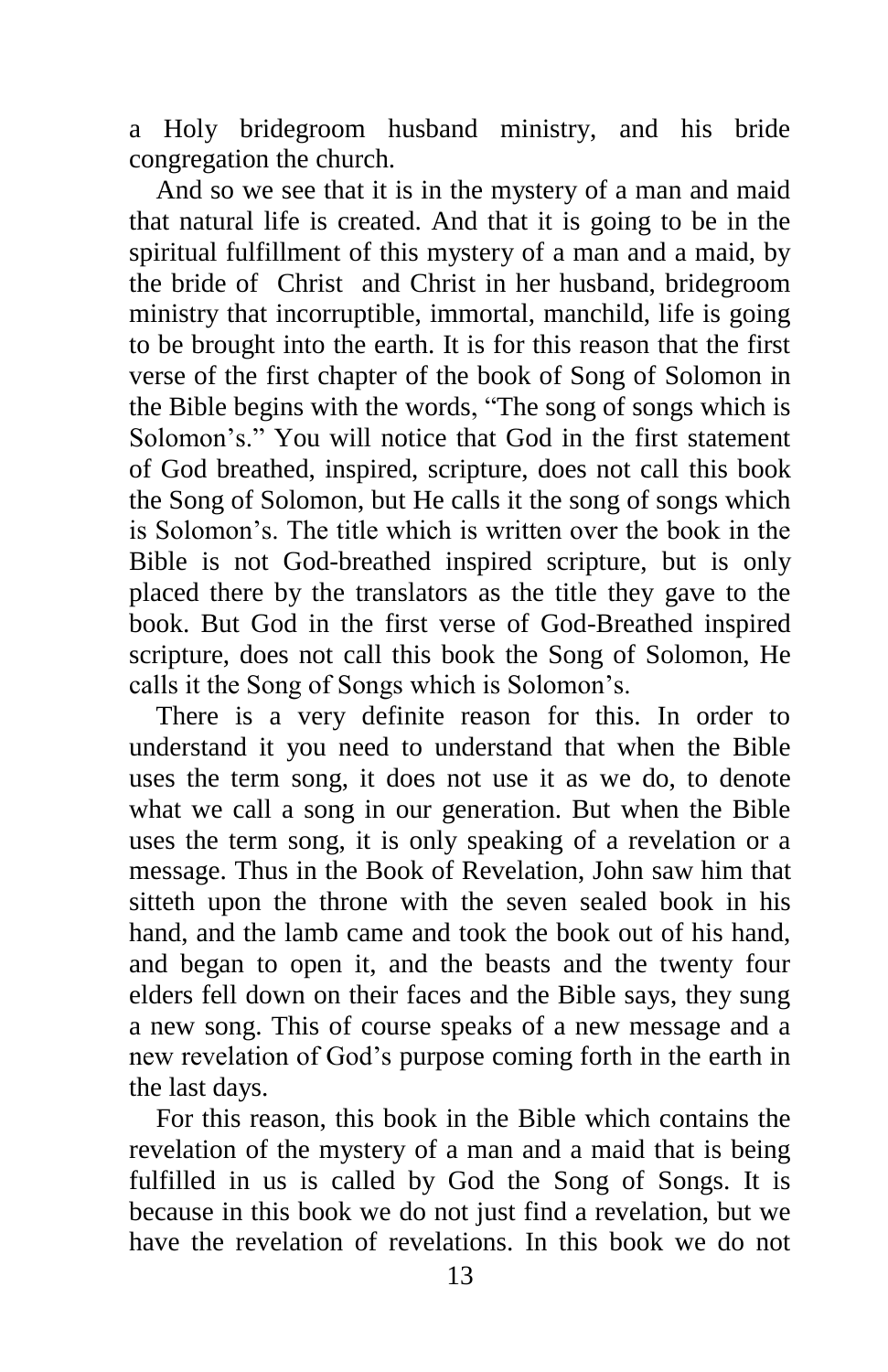have just a message, but the message of messages. For in this book all of its mysteries are finally unraveled for us by the Spirit of God, and when we have walked them out, we are going to find the final revelations by which death itself is going to be overcome, and an immortal, incorruptible life is going to be brought forth in the earth by and through the Sons of God. By and through the bride of Christ and Christ working in and through her bridegroom husband ministry in these last days.

 It should be very easy for us to see when the final mysteries that shall bring forth the incorruptible life of God in the body of Christ, which is the temple of the Lord today, should be found in the book of Solomon and in Solomon's wisdom and writings. For it was not only Solomon through whom God built the temple of the Lord in the Old Testament age, but it was Solomon who prayed the dedication prayer through which God filled that temple with His Shekinah glory, to the point that the priests were no longer able to minister in it.

 Therefore it should be easy to see that it is in Solomon's writings and wisdom that we will find today the final revelations which will make the body of Christ the true temple of the Lord, one temple, and shall bring forth in it the incorruptible Shekinah glory life of God Himself, right here in the earth.

 I have seen that all the other books in the Bible can lay foundations, and give us truths to bring us to the point where we are ready to understand and fulfill the mysteries that are in the Song of Songs, but only here are we going to find the final mysteries and the final revelations that shall fill this temple with God's incorruptible Shekinah glory life. The books of Moses and the prophets can give us the revelations of God's dealings with generations after generations, with His called out ones, moving toward the day when He should have a husband ministry, and a bride congregation, that could fulfill His eternal purpose. Paul's epistles and those of the other gospel and epistle writers, can fill us with truth, and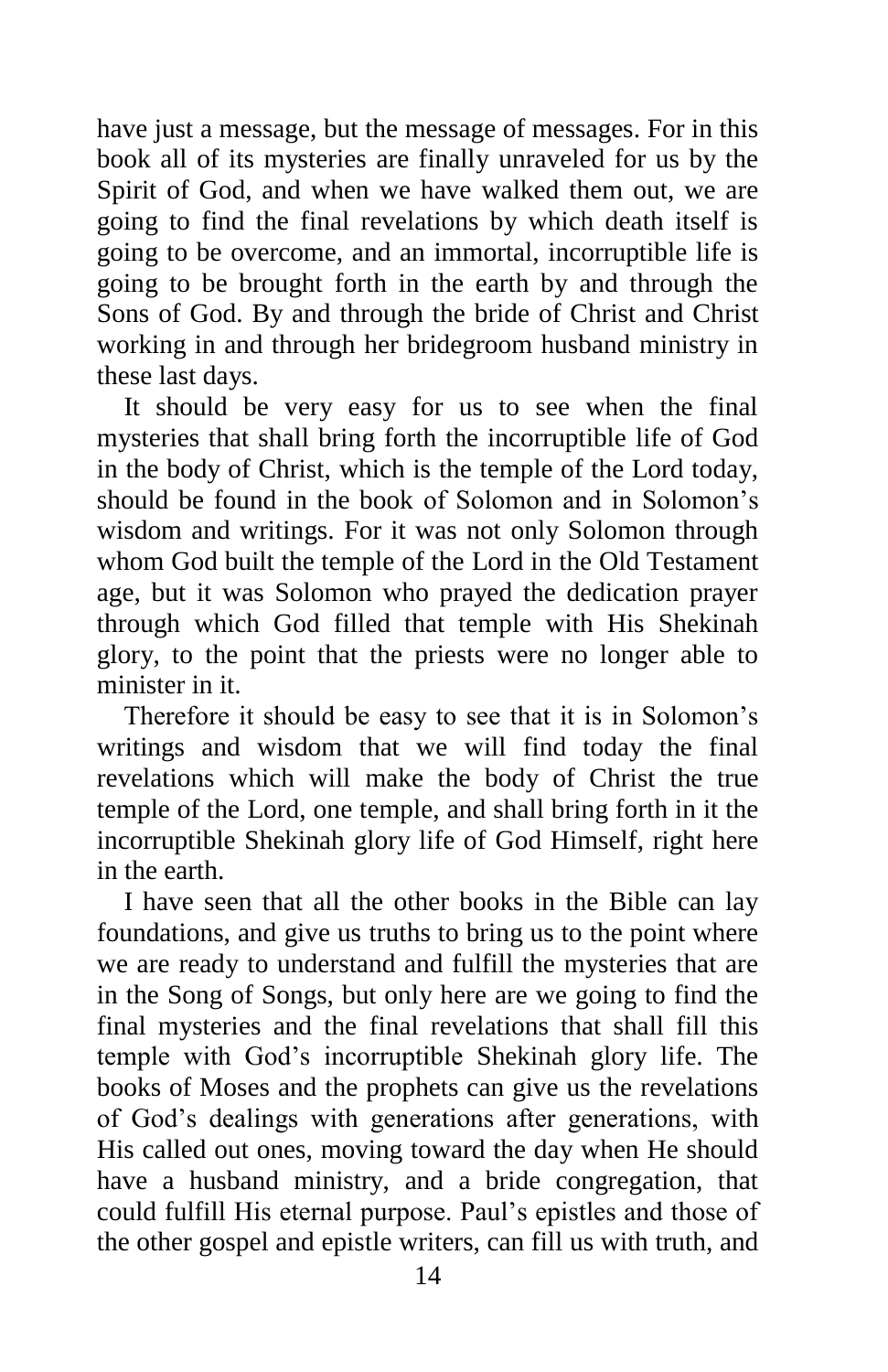help grow us up to the point where we are so surrendered to God's purpose that both bridegroom ministry and bride congregation are ready to fulfill the great mysteries that are found in the Song of Songs.

 But only here in the writings and wisdom of Solomon do we find those final revelations, and truths, which shall bring forth a manchild and create incorruptible life in the earth. For in all his great crying out to God for wisdom, Solomon was not just searching for wisdom, but he was searching for the mystery, or the answer to the mystery that all men are searching for, that is the mystery of how to bring forth life. He was not just searching for the wisdom, he was searching for life. Incorruptible, immortal life. He knew that this thing that we call life here in the earth could not be the ultimate that God had provided for mankind. He know that this threescore and ten years of war, and strife, and sin, and death, could not be the real life that God had provided for mankind. He knew there must be something higher than that and therefore he searched for it.

 We are given a glimpse of his tremendous burden to find the higher life in a statement that he left recorded in his writings. Wherein he said, what things can a man do that is more than the king can do. Solomon had partaken of every life experience that it was possible for one to experience on this plane, being the King of the wealthiest and mightiest known nation of the world of his day. There was no life experience that was withheld from his hand that he was not able to partake of. He was not hindered from partaking of all these life experiences by lack of funds, or power, as we sometimes are, but he was in a position to taste of all. So he gave himself to wisdom and folly, and wine, and women, and all this life's experiences and finally he came to the conclusion that God had certainly provided something more eternal and better and went on a great quest looking for it, expressing his heart's desire with the heart's cry, what thing can a man do that is more than a king can do. He was searching for that life and that life experience that goes far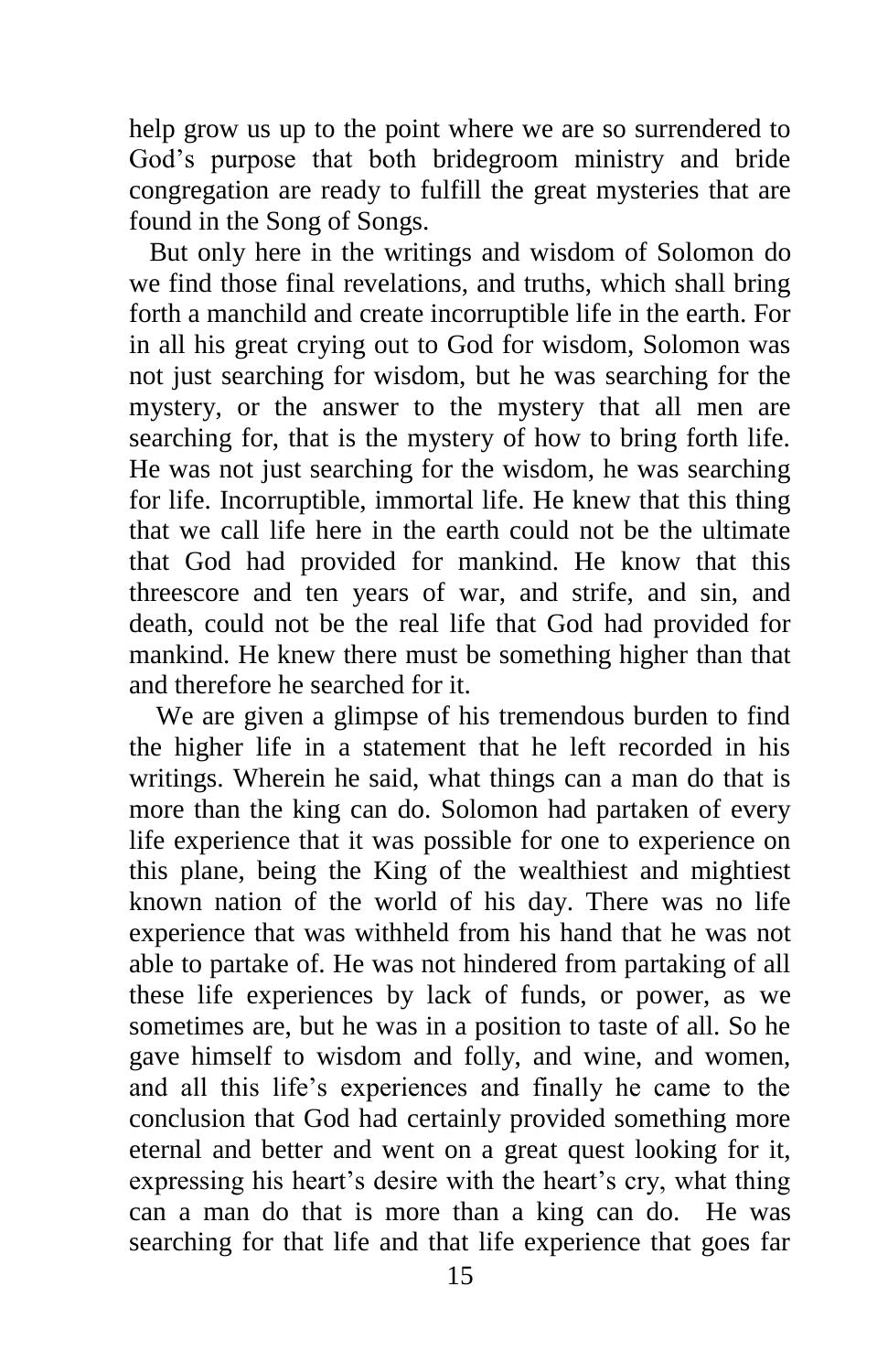beyond, and is far above the life experience one can have here on this plane, who has risen to the highest place on this throne. He was searching for that incorruptible life that does not fade away, but is eternal and lasts forever, but Solomon never found it, he never attained to it. So when he came down to the end of his life, in Proverbs, chapter 30, he confessed to this by saying; there are three things that are too wonderful for me, yea, four which I know not. They way of the eagle in the air, the way of a serpent on a rock, the way of a ship in the midst of the sea, and the way of a man with a maid. The reason Solomon never understood these four mysteries was because it was not God's time to unveil them and bring forth incorruptible life in the earth. It is because they were reserved to be unveiled to us and through us, the sons of God in the last days. For we too are the people that are searching for that thing that man can do that is more than a king can do. Through the indwelling of the spirit of Christ within us, we have no desire to do only the things that an earthly king can do. Or to partake only of those life experiences of those who rise to the highest thrones in this earth can partake of. For we have seen already by the revelation of the spirit of God that they are not life. We too know that this threescore and ten years of war and suffering and sin and death cannot be the true life that God had provided for mankind.

 Therefore, we have turned from reaching out for those things and by the spirit of God within us we are reaching up in the heavenlies to call down and bring forth that life which God has provided for His new creation man, which goes far beyond what an earthly king here on this plane can experience. We are the people that are going to do that thing which is more than a king can do. We spit upon earthly thrones. We have no desire for them, for we know that God has provided something far better in and through Jesus Christ our Lord.

 Quite often as I travel the country, ministering the word of the Lord, because I refuse to go in and preach to God's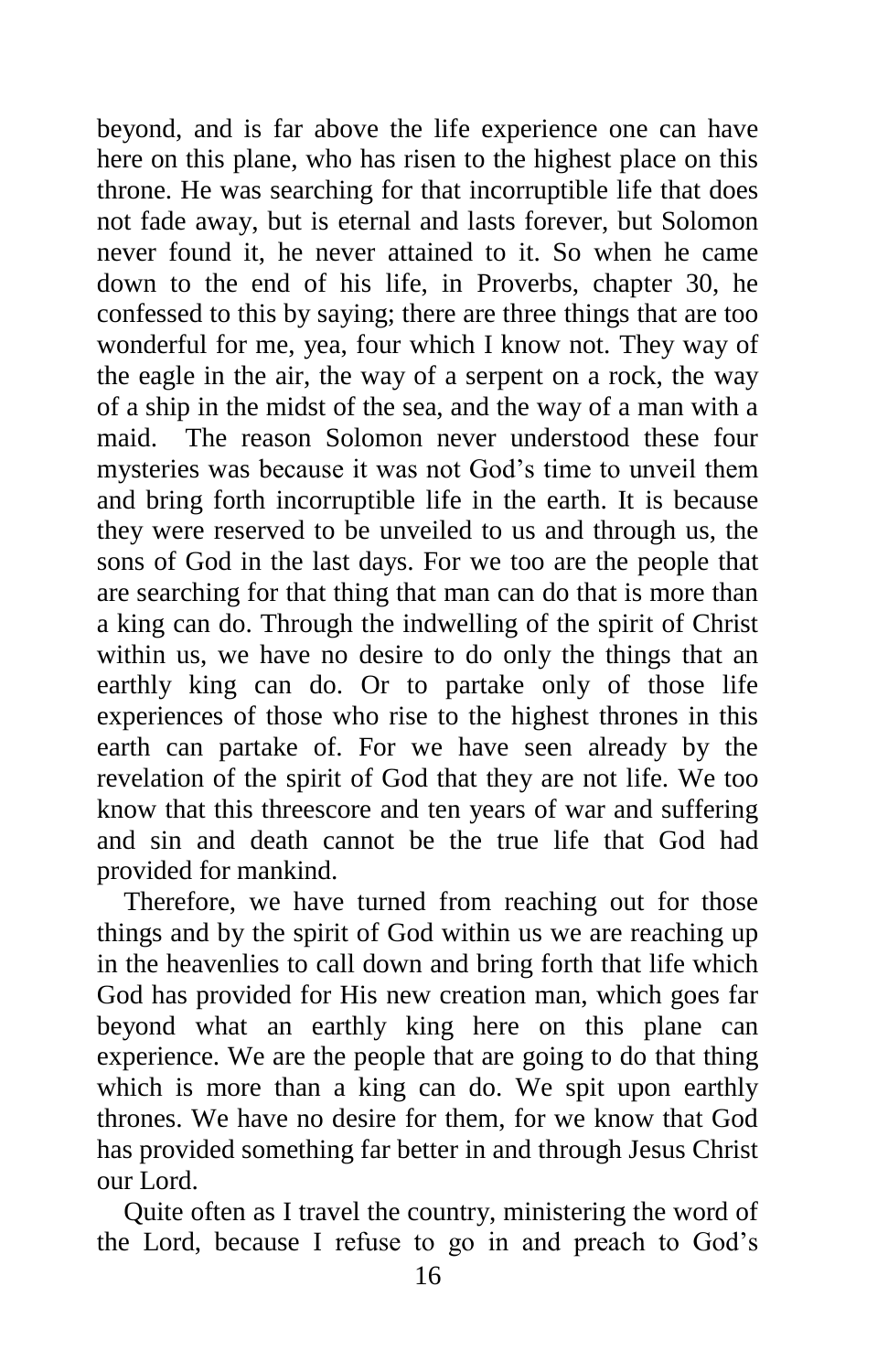people and only thrill them and stir them up, perhaps take a good offering and then go away, leaving them milling about in their individualism, but if I can find those who desire to submit themselves to God to fulfill this great mystery of a man and a maid, I let myself be used of God to set them by the spirit in His order, and establish a local body in His order that can move forward in the purpose of God. I have often been accused of seeking to build my own kingdom.

 Those precious ones that are concerned about this do not know that I have a revelation in my heart that causes me to spit upon earthly kingdoms or church kingdoms, earthly thrones or church thrones or any other kingdoms other than the kingdom of our Lord Jesus Christ. For my heart is not seeking to attain to that life experience which an earthly king or a church king can have here on this plane.

 But God has given us a glorious vision of that life experience which is far greater and more glorious than earthly kings or church kings can have. That is the experience of not ruling over anyone that is lesser than you, but the glorious experience of living in a new order of life where all are lords and kings. Even lords and kings over death and corruptibility itself. It is that life experience which goes far beyond what any earthly king, or church king, can attain to, that my own heart is reaching out for.

 Thus in this last hour God is unveiling for the sons of God the answer to those four great mysteries which Solomon never understood. It is not because we are any wiser, or because we love God more than Solomon that God is giving us the understanding of these mysteries. It is only because that it is God's time and God's hour to bring forth incorruptible life in the earth. And we are the people that he has prepared to bring it forth, in order to fulfill the great mystery of a man and a maid through which life comes forth.

 We first need to fulfill the first three. And therefore we would like to unveil each one of them for you one by one. The first mystery Solomon never understood was the way of an eagle in the air. Many times during his lifetime Solomon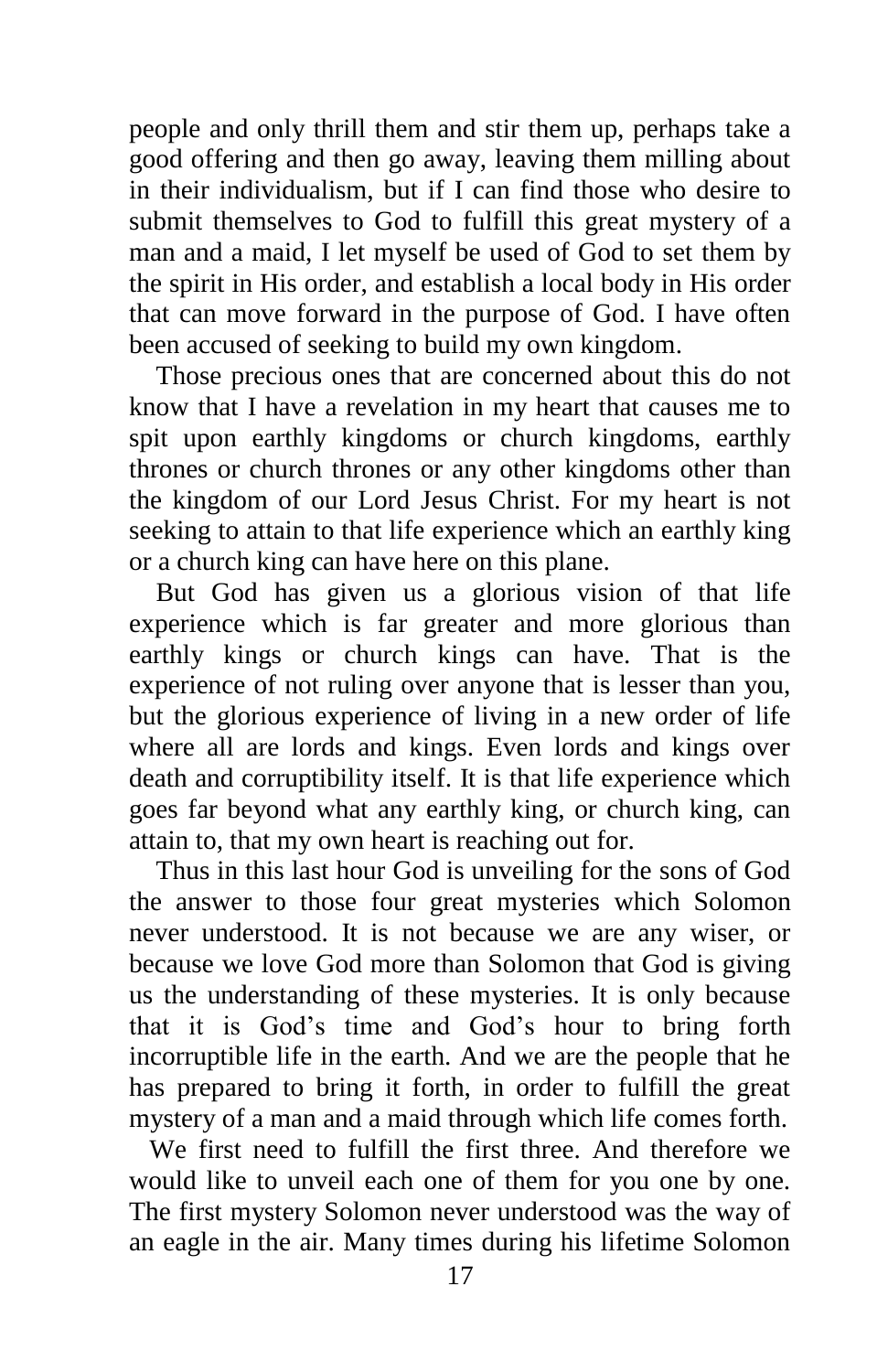would walk out on his high tower, and he would see the great eagle soaring high above him, circling through the sky seemingly with effortless ease, and the thing that confounded Solomon all his life, was how that eagle could rise up so high and how he could stay up there soaring around in the air. The reason Solomon so longed to solve this mystery is because the eagle was the only thing in this earth that Solomon ever ran into that had risen higher than he. Solomon had become the king of the wealthiest and wisest and most powerful nation in the known world of his day. He had built his throne higher than any other creature in the earth, and it bothered him that some other creature, even an eagle could rise higher than he. Therefore, he spent his days pondering the mystery of how the eagle got up there and remained there. It was not wrong for Solomon to be jealous of the eagle, to be burdened that the eagle could rise higher than he, for the Bible tells us that when God created man in the Book of Genesis he created him to conquer and to subdue, and have dominion over the whole creation.

 In every man's breast there is something put there by God that cannot rest when something of someone else has risen higher in life than he has. It is not wrong for this to be there. For God planted it in the breast of man when he created him, to conquer and subdue and have dominion over all things. It is only wrong for man to seek to rise higher than his fellow creature through the carnal evil methods that man has used on this fallen plane.

 Thus Solomon could not bear to daily see the eagle soaring in a higher realm than he himself was able to, and thus all his life he pondered the mystery of the way of the eagle, and how he soared so high, seemingly so effortlessly. The answer to this mystery is so simple, that is has been ever before us and yet so profound that our most learned scientists have not discovered it. The answer to the means by which the eagle rises to such high heights and is able to soar in his realm so effortlessly is this; he does it simply by yielding to the nature that God created in him and letting it come forth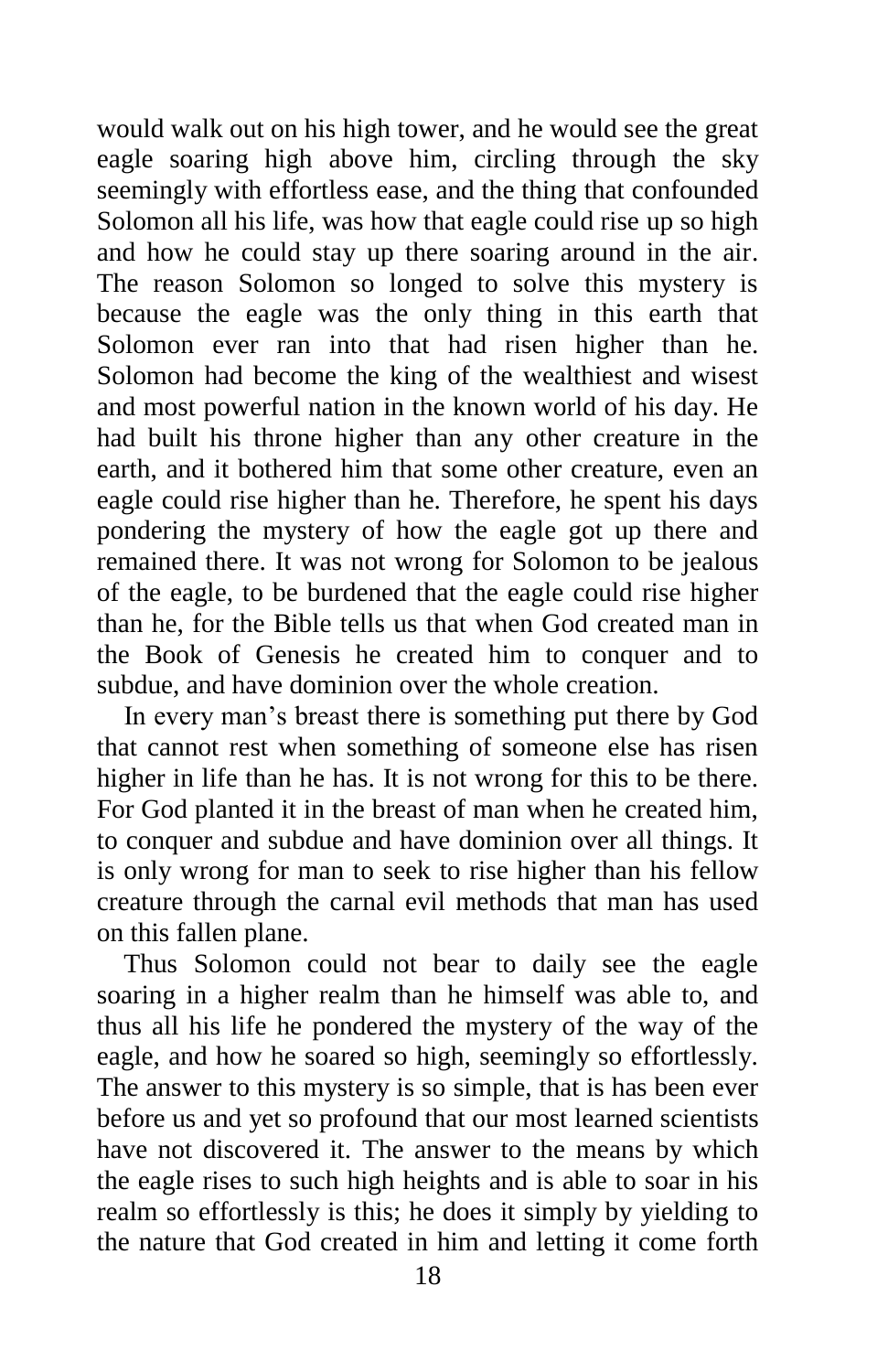in the fullness of its development. For when God created the eagle, he placed in the very eagle's nature that he created in him, that which would enable him to fly and soar up to the highest heights. Therefore in order to do so the eagle doesn't have to go to college and get smart. He doesn't have to strive and strain. He doesn't have to learn all the scientific principles by which men put space ships on the moon with mechanical devices. All he has to do is yield to the nature that God created in him and let it come forth in its fullness, and he flies.

So it is beloved, with you and I who are in Christ. In order for us one day to soar up to the highest heights, that the creation of God could ever hope to attain to, we do not have to strive, we do not have to strain, we do not have to worry our lives away to get all the knowledge that the natural educational systems of this world has to offer. Like the eagle, all we have to do is yield to the nature that God created in us through our new birth in Christ and come forth through the feeding on His word to the fullness of its stature, then we shall soar up the highest heights.

 For when God recreated us through our new birth in Christ Jesus, He put in our very new creation Christ nature everything that is necessary to enable us to rise up to the higher realms of life and life experience than man, than the eagle, than the scientists who are putting space ships on the moon, than cherubims, seraphims, or archangels have ever attained to. We do not have to strive to attain to this. In fact striving will get in God's way. Like the great eagle, all we have to do is yield to the nature that God planted in us at out new birth. And let it come forth in its fullness and we will be ready to rise up into eternal incorruptibility itself.

 Brother Bill Britton has a message that he sends out across the world, gloriously illustrated this in his message on the way of the eagles. He tells the story of a farmer, who brought an eagle's egg home and placed it under an old hen, he had in the barnyard to hatch out, with her own eggs. When the little chickens came forth, the young eagle came forth also.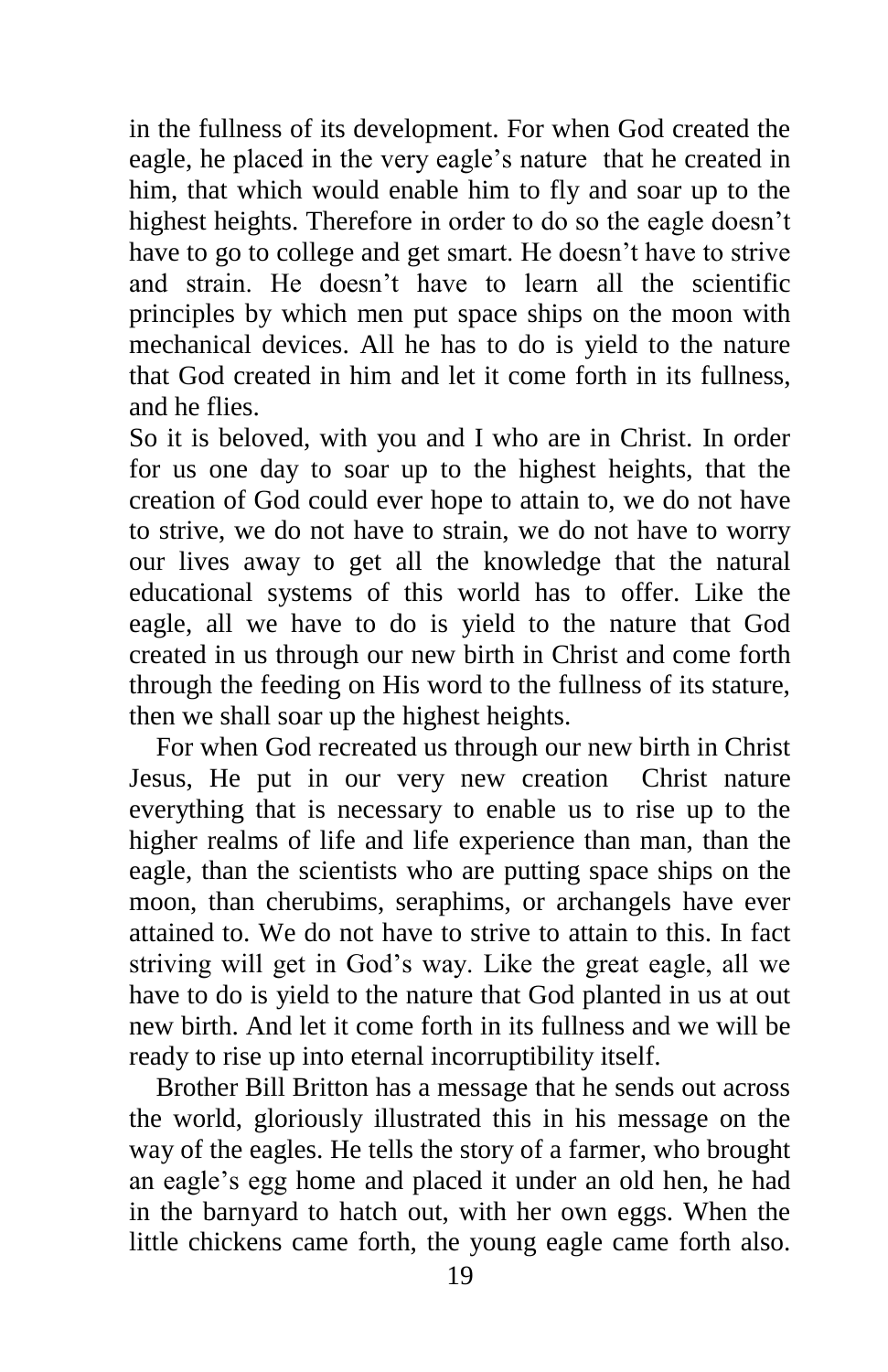But the things that puzzled both the farmer and the old mother hen, was that they could never persuade the young eagle to get down in the dust and the dirt of the barnyard and scratch in the mud and dust for his food, searching for a bug or a worm, as the baby chickens did.

 Each day while the old mother hen and her chicks were scratching away in the mud of the barnyard, the young eagle would be proudly sitting on the fence post just scanning the sky, scanning the sky. If he ate at all it was only what the farmer brought to him as he sat on his perch scanning the sky. The farmer and the old mother hen sought desperately to lure him down in the barnyard in the dust with the other little chicks, but to no avail. What they did not understand was the reason the young eagle could not be lured down into the barnyard to participate in the chicken scratching was because he did not have the nature of a chicken scratcher, he had the nature of an eagle. God had not created in him the nature of a chicken that could be satisfied with food out of the earth, but with the nature of the eagle that must soar up in the highest heights. So high that he could see afar off and choose the choicest food, which came from above.

 Those who know the mystery of God in the scripture know that the eagle is a type of God's eagle saints, that God has created in Christ Jesus who cannot be satisfied with the philosophical bugs and letter of the word doctrinal worms that the old order church system seeks to feed God's people on. Therefore, they cannot be satisfied with the food that comes out of this earth, but they must be continually scanning the sky, for they know that their food must come from above. Therefore the old order church system is like the old mother hen and the farmer, that cannot understand why we cannot be satisfied to sit in their Bible schools and their seminaries, down in the mud and the dust, and their barnyard and scratch away for a philosophical bug, or a letter of the word doctrinal worm with their little chicken scratchers. But all over the world there are those in living rooms and basements and rented store building, eagle saints who sit on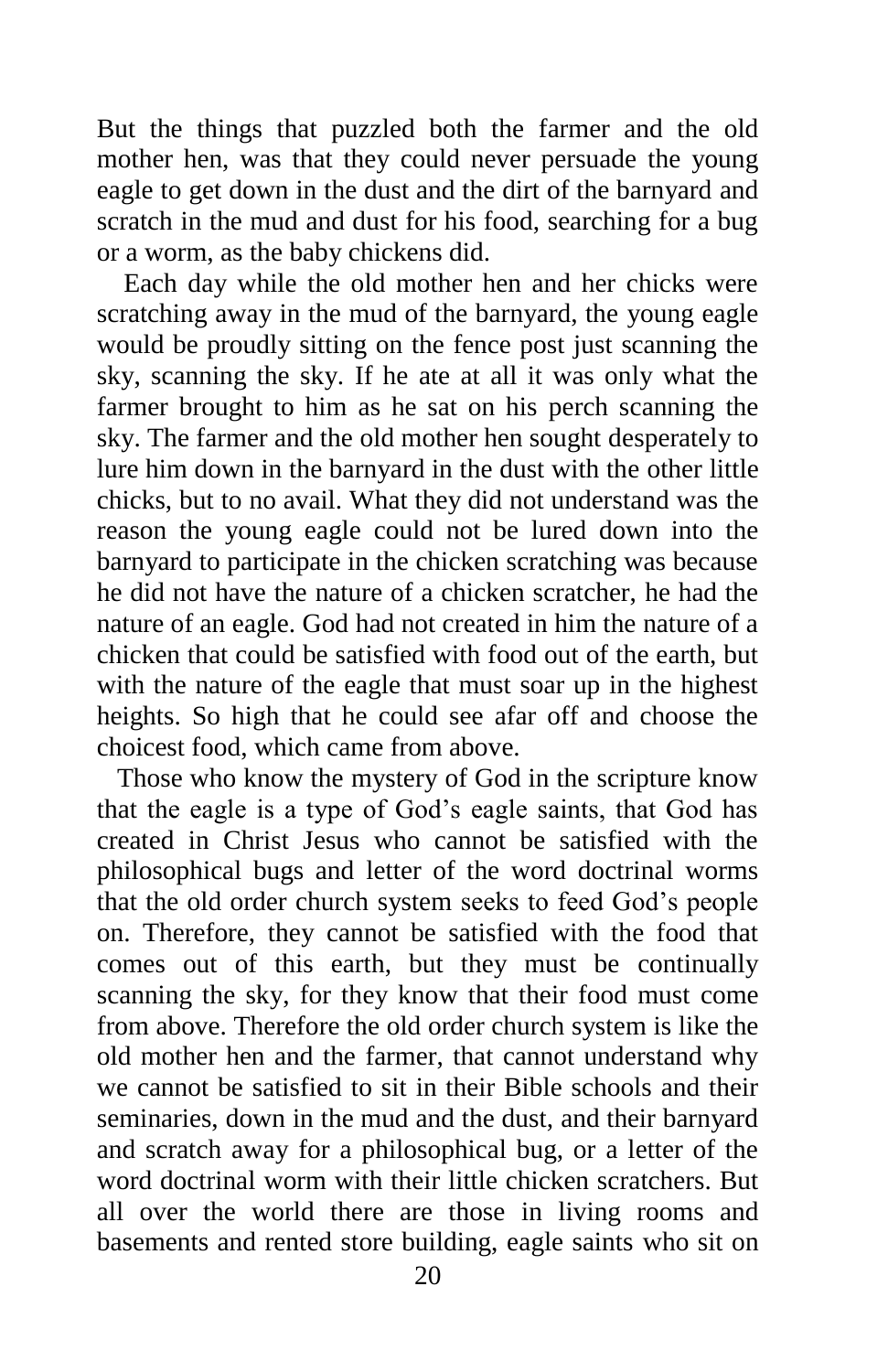the fence post continually scanning the sky scanning the sky. The problem is the old order church system, the mother hen and the farmer do not understand that we do not have the nature of a chicken scratcher, but God has created in us the nature of an eagle, the Christ nature, a nature which cannot be satisfied with the philosophical worms and bugs that this world has to offer, but is created to soar up into the highest realm in God, even beyond the realms of corruptibility, and the natural creation and with a sharp eye to see afar off and choose that choice food that comes from above.

 Then the story goes on in Brother Britton's message to say that the day came when across the prairie the sky began to darken, the thunder began to roll and the lightening began to flash and it was obvious that a mighty storm was approaching, and the old mother hen spread her wings and clucked all her little chickens underneath to huddle under the barnyard chicken shack, hoping that this would protect her from the storm, but the young eagle simply sat on the fence post calmly, quietly scanning the sky.

 There was within his breast not an ounce of fear, because as he sat there on the fence post day after day, his eagle's wings had been growing, and somehow, instinctively he knew that his hour had come, and that it was the winds of the coming storm that would deliver him from the bondage of the barnyard forever.

 So today, across the world horizon, it is easy to see in our newspapers that the thunder is beginning to roll, the skies are beginning to darken, the lightening is beginning to flash, and the tribulation storm, which the prophets of old prophesied, in which Jesus warned would come, the great temptation which shall come upon all the earth to try it, hit this old world. The old order mother hen church is spreading her wings, calling all of her chickens to run and hide under the barnyard shack of a pre-tribulation rapture doctrine. But God's eagle saints across the world sit on the fence post. Their eagle wings have been growing and somehow they know that their hour is come, there is not an ounce of fear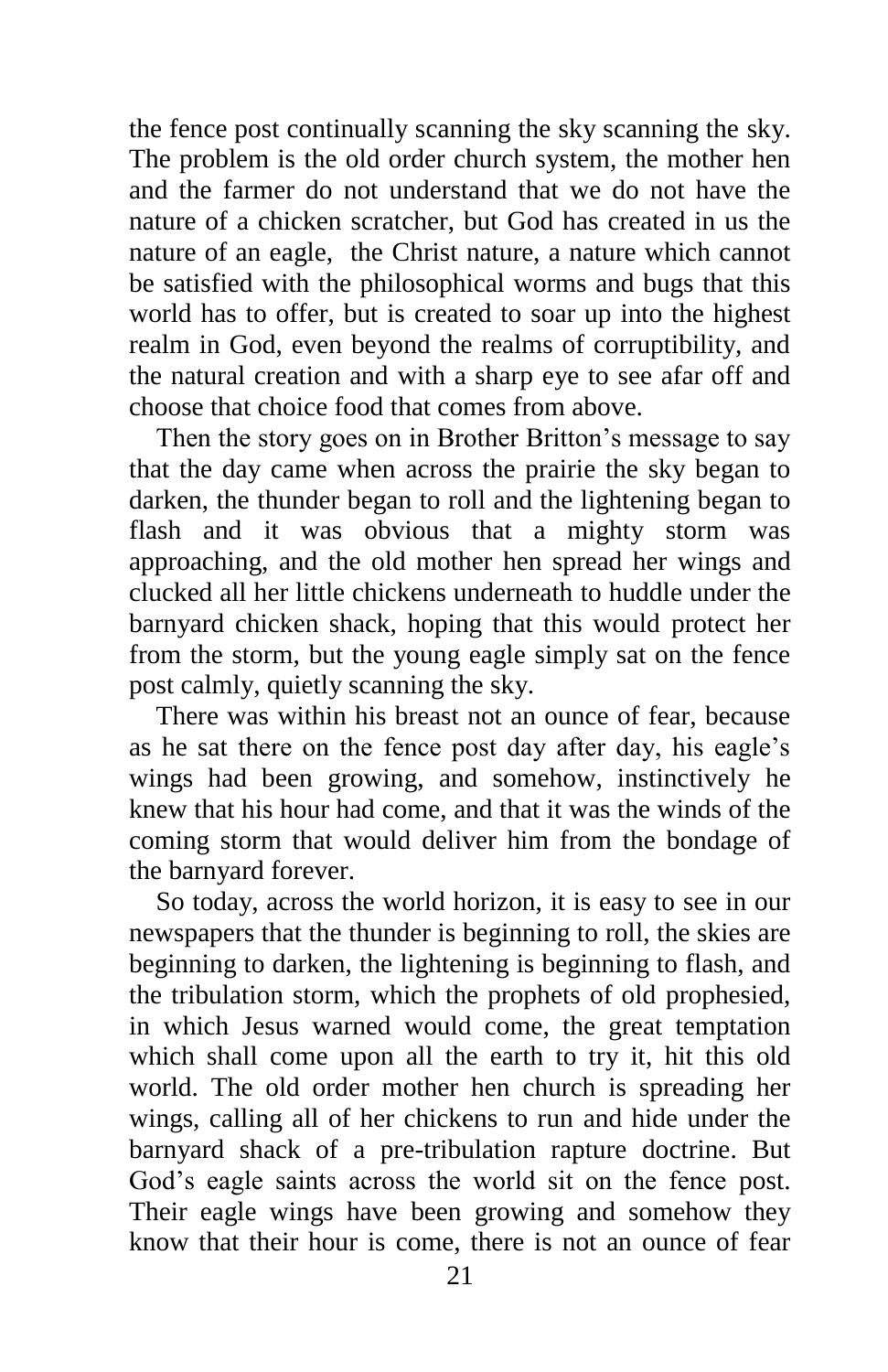within their breast, for somehow instinctively they know the trials and tests, the winds of tribulation storm that is approaching, are going to be those final tests of overcoming by which they shall be delivered once and for all and forever, from the bondage to this world and their own flesh.

 So the hour came. The winds came roaring across the prairie, the old barnyard chicken shack exploded into a thousand smiterings; the old mother hen huddled there exposed to the storm crying out for help, but the young eagle bared his breast towards the winds and stretched forth his eagle's wings that had been growing, and the great wind struck him, and he soared up, up on the wings of the storm, high up into that realm above the storm where he had been created to dwell in the first place. And he was delivered once and for all and forever from the bondage to the barnyard. So it shall be with God's eagle saints. The hour is coming when God's tribulation winds are going to hit this country also, they way they have already hit China and Russia, and many other places, where the pre-tribulation rapture doctrine shall be exploded into a thousand smiterings, and the old mother hen church will huddle in the storm crying out for help. But God's eagle saints across the world shall bear their breasts to the storm, those final tests by which they shall become overcoming sons of God soar, up, up, up high above this world and all of its strife, up into that incorruptible realm of life that they have been created for, a new birth in Christ Jesus, there to dwell forever.

 May I say that these things are not some beautiful theory that I am presenting to you, but they are that reality which God is confirming from heaven to His eagle saints across the world. About two years ago I was in Brother Bill Britton's camp meeting in Springfield, Missouri, ministering with the rest of the ministry there in a great endtime camp meeting, and one morning after a morning service I was walking around the grounds, when suddenly I began to feel weary in my body. This is sometimes a sign that God wants to speak to me in a vision.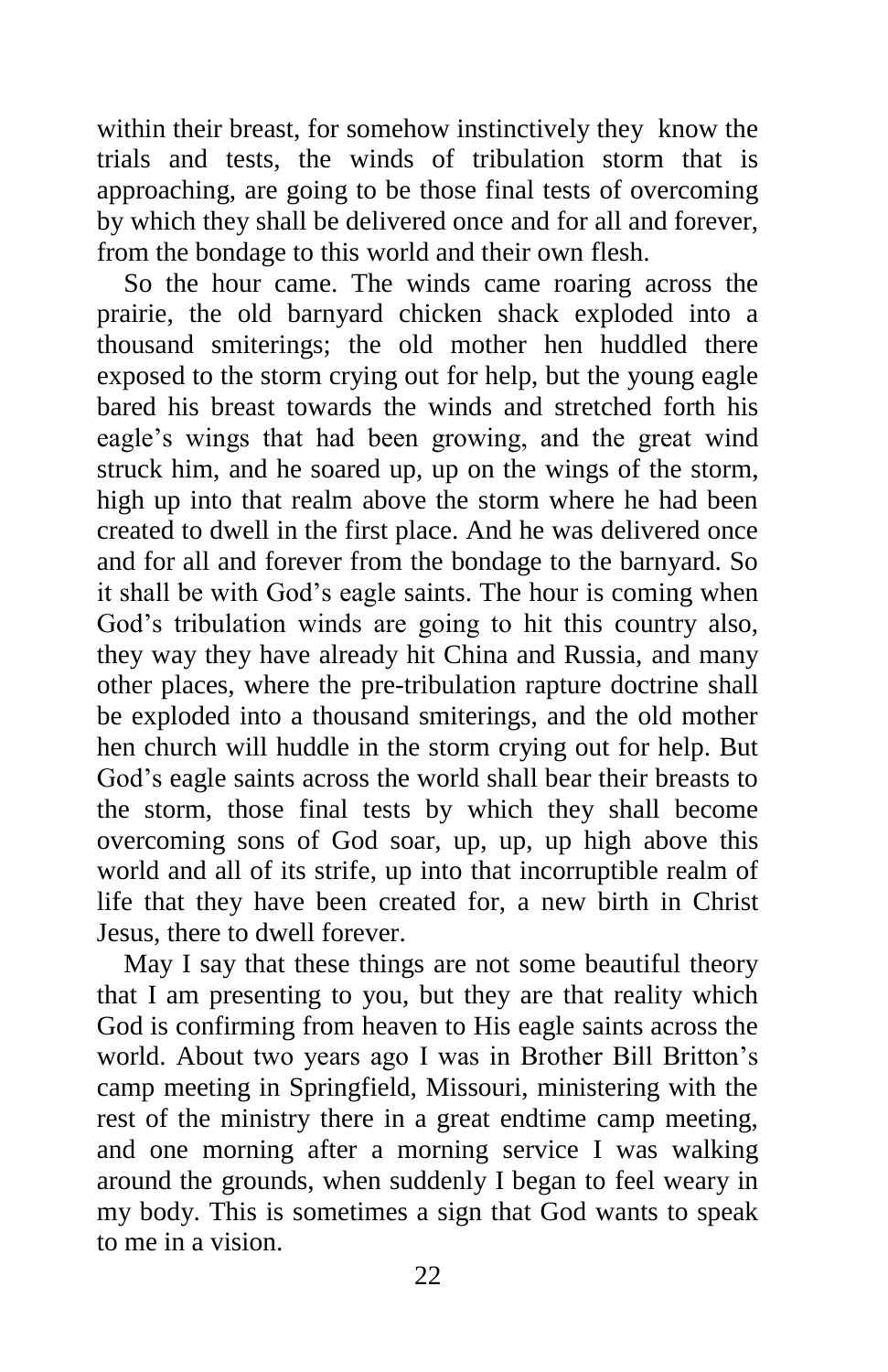So I went to my cabin and sat down on the bed and relaxed and suddenly I began seeing a vision. In the vision I say a great table being set with a great feast. Then the scene changed and I saw a white figure with golden eagles wings beginning to grow out on each side. Then the white figure began to flap those eagles wings and rise up in the air, then the scene changed and I saw a bed, a big beautiful bed. Then if changed one more time and I saw the white figure with giant golden eagles wings flapping, soaring over the cities, villages, towns, and nations all over the world.

 God gave me the interpretation of the vision. He said there in that camp meeting and in every convention and camp meeting where God's saints gather together, God is setting a great table with a great feast, feasting us upon those truths by which our eagles wings are growing. The hour is coming when we are going to begin to rise up to our place of rest, signified by the bed I saw in my vision. Then we shall be sent forth as God's eagle saints to every village, town, and nation across the world, to preach the everlasting gospel to every kindred, tongue, tribe, and nation, even as John saw in his great revelation in Rev. 14. It is not going to be through striving, it is not going to be through knowledge, it is not going to be through education, science, it is going to be through the way of the eagle, simply yielding to the nature that God has created in us through our new birth, and through doing so, we shall rise up to the highest heights.

 The second mystery that Solomon never understood was the way of the serpent on a rock. Many times Solomon would walk out into the deserts of Palestine and observe one of the many types of serpents that sunned themselves on the rocks, and he pondered often why it was that God would allow such an evil creature to come into being. He knew that the serpent added nothing to life in this world, and took everything. He lived by sucking the life out of unwary creatures that came near him. His deadly poison was only an instrument of death. Though many of the serpents that Solomon watched were beautifully colored, their beauty was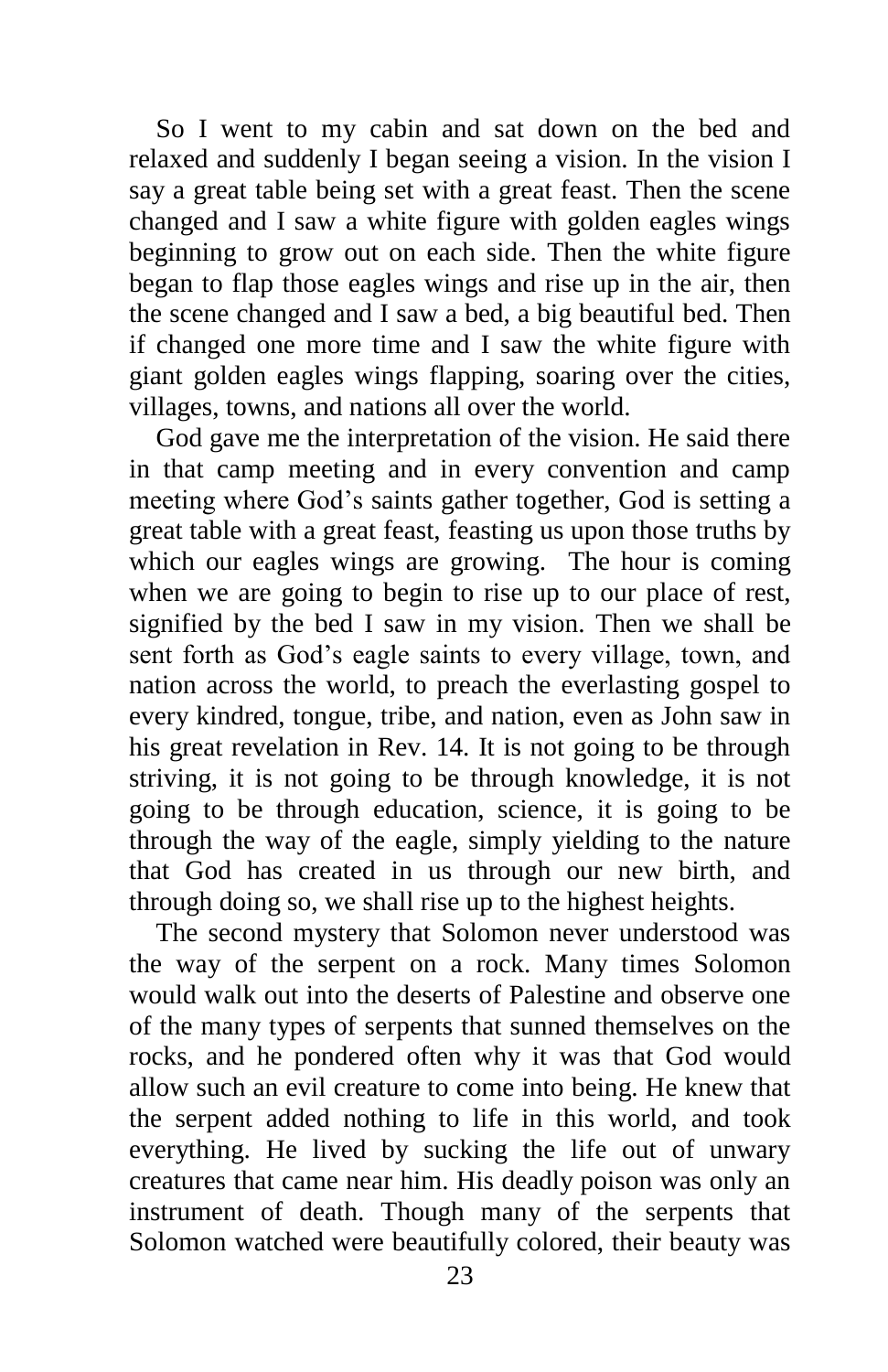only a snare to draw the creatures near, that they might destroy them, and suck the very life out of them.

 Solomon could not understand why a good God would allow such a creature as the serpent to come into being. Solomon knew that God was a good God, his father David had seen far beyond any of his contemporaries, and had a revelation of the grace of God that his contemporaries in Israel had never seen. And David repented from his adultery with Bathsheba, and from the murder of Uriah in his great prayer of repentance in the 51<sup>st</sup> psalm, he cried, God forgive me, not according to my works, but according to thy tender mercies. David knew God in His goodness, and taught Solomon of the goodness of God.

 Therefore it was harder for Solomon to understand why a good God would ever allow such an evil creature as the serpent to come into being. This is the big problem that has confused all God's people in our generation and in every generation. This is the big question they have come to us, who are the ministers of God with, again and again. Why would a good God allow such evil creatures as Satan whom the Bible calls that old serpent, and his demons to come into being. They know that they give nothing to society or to life, but that like the serpent they live off the torment and misery that they cause others to go through. Their deadly poison ministers death to all humanity.

 Once I was casting out demons out of a woman, and I spoke to the demons saying; you demons love to torment people don't you? And the demon answered me back, using the woman's own voice, and said, sure, that is our food. What do you think we eat, Bread? And therefore knowing the serpent and his evil demons give nothing to this life, but only to torment and destroy, and inject their deadly poison into the lives of others. The big question that had been on all the minds of the people of God is why a good God would allow such evil creatures to come into being. But this mystery is no longer a mystery to the sons of God in these last days. For God has given us the revelation of why he has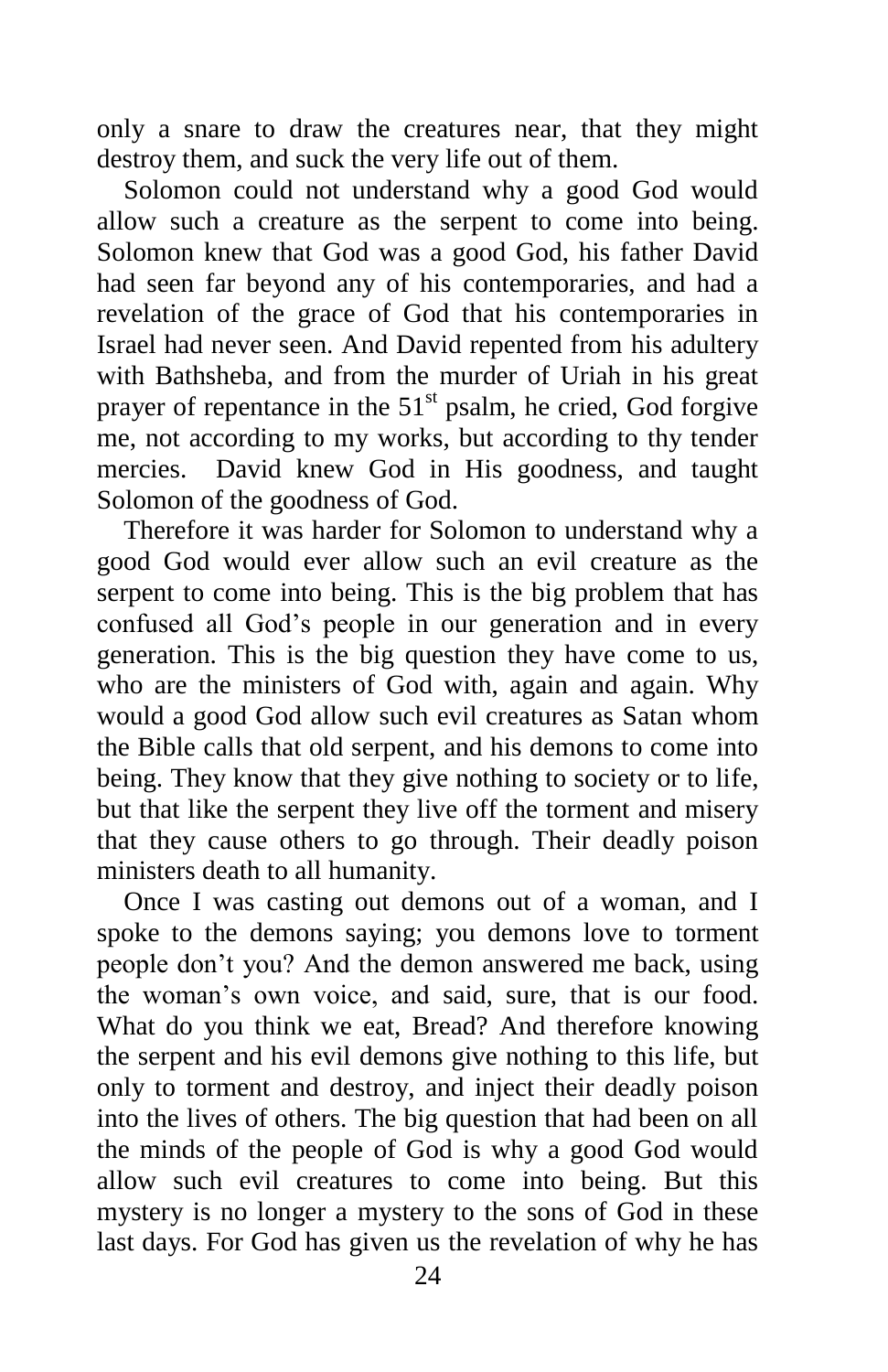allowed the serpent, Satan, and his demons to come into being. He revealed to us that in his great wisdom he can use even that for a great purpose. For we now know that the only reason that God allowed Satan and his demons to exist, is so that we might have something to overcome, and thereby become overcoming sons of God.

 Therefore, in this hour we have the revelation that every bit of tribulation fire that Satan sets before us is only our purifying fire, that shall burn out our dross, and work in us that overcoming nature of the sons of God, that our Father purposes to bring forth in us. Therefore we no longer fear a serpent on the rock, for it has no more power over us. A group of sons of God are coming forth today that have the revelation that every bit of fire that Satan can pour at them is just purifying fire which shall burn out our dross and take us on to perfection. That in overcoming Satan and his foul demons, we shall become that overcoming Son company that God has purposed to bring forth. Satan is beginning to tremble in his shoes, for this group of Sons of God, knowing this great truth, that every bit of fire that he throws at them is simply going to keep them going forward into it, knowing it can only purify them and only bring them on to perfection. For Satan has not met any Sons of God like this in six thousand years, and he is beginning to get worried.

 The third mystery that Solomon never understood was the way of a ship in the midst of the sea. Many times as Solomon would walk out to the little port of Joppa, there in Palestine, he would see the fragile little ships head out into the Mediterranean Sea. He knew that they would be gone for months. He also knew the great storms that they would run into, and yet each time he saw them coming back into port. He wondered how the fragile little ships ever made it through the sea, and through the storm. It was a great mystery to him, but it is no longer a mystery to us in these last days.

 For every mariner knows that the only way to get through a storm in a ship, is to head your nose and run into the wind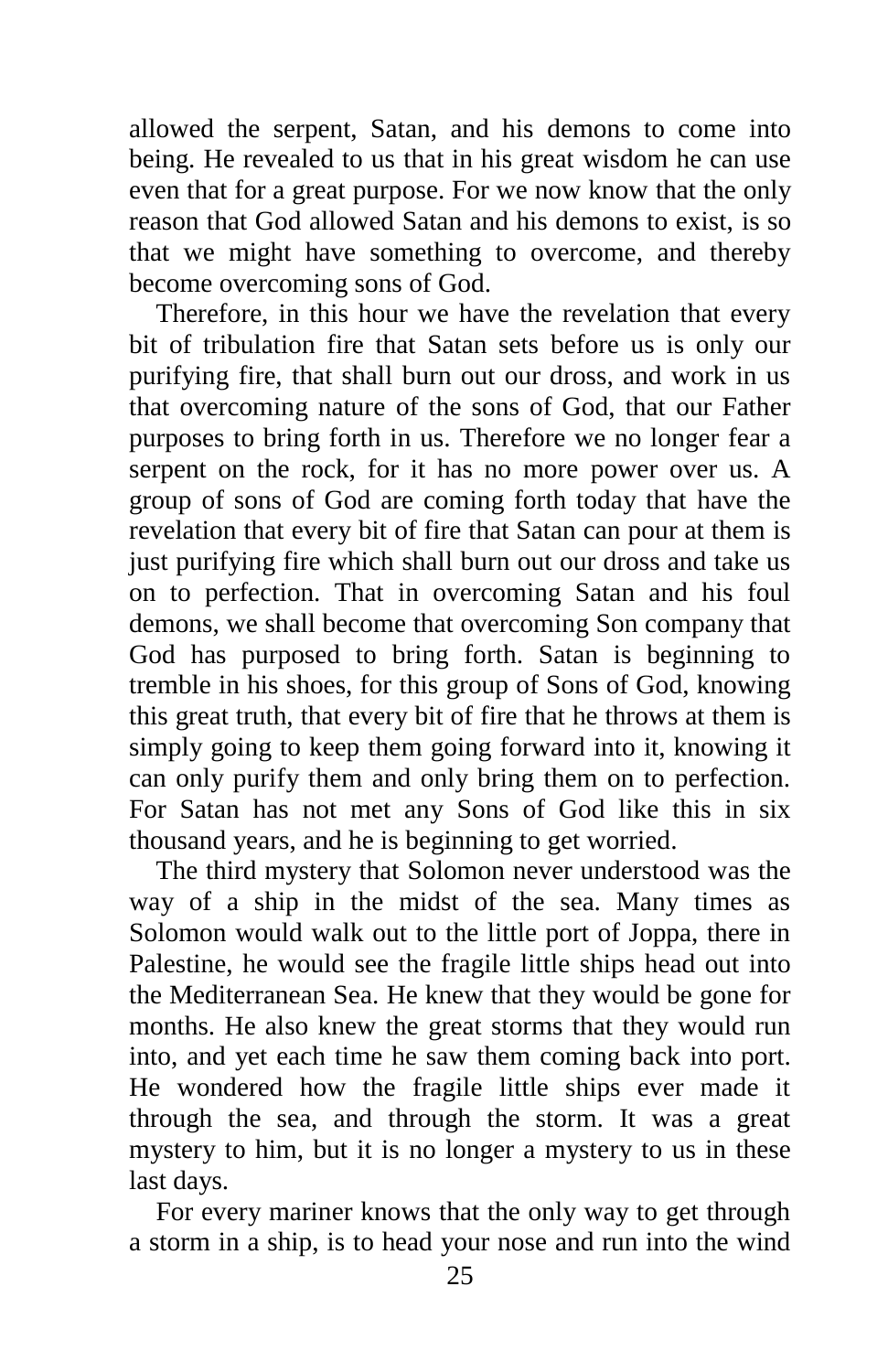and hold it there. If you try to turn around and run before the storm, then you are going to be hit broadside and rolled over. This is why Paul's ship finally crashed on its way to Rome. Because it tried to run before the storm. The only way to take her through is to head her nose right into the wind and hold her there. Then the harder the wind blows, the better it is. This only means the storm will pass by faster, and the ship will come out in calm water from the other side.

 Thus with this great mystery God is revealing to us in these last days, that as we are out on the sea of life in the ship of life, the only way for us to weather the great storms that come against us and that will come against us in these last days, is simply to head the old ship of life right into the wind, right into the teeth of the storm, put our eyes on Jesus and hold her there. Trusting God to take us through every trial and every test, and every tribulation, every storm. If we try to turn and run before the storm, we are going to get hit broadside and lose our faith and the ship rolled over.

 But if we head her into the wind and just hold her there, the harder the wind blows, the worse the tribulation is the better, that only means the storm will pass by more quickly, and we will come out on calm waters on the other side.

 The reason it is so necessary to fulfill these first three mysteries in order to be able to fulfill the fourth, the way of the man with the maid, is because only in fulfilling the first three mysteries can any natural man and maid stay together without divorce until they have brought forth a manchild. And only in fulfilling these first three mysteries, in the spirit, are any husband ministry and bride congregation, going to be able to remain together long enough to fulfill the fourth mystery of a man and a maid and bring forth God's incorruptible manchild.

 The only reason this manchild has not been born in past generations already, is because the husband ministry and the bride congregation have not been able to stay together long enough to bring forth a manchild out of their union. The demons of division have swept in again and again and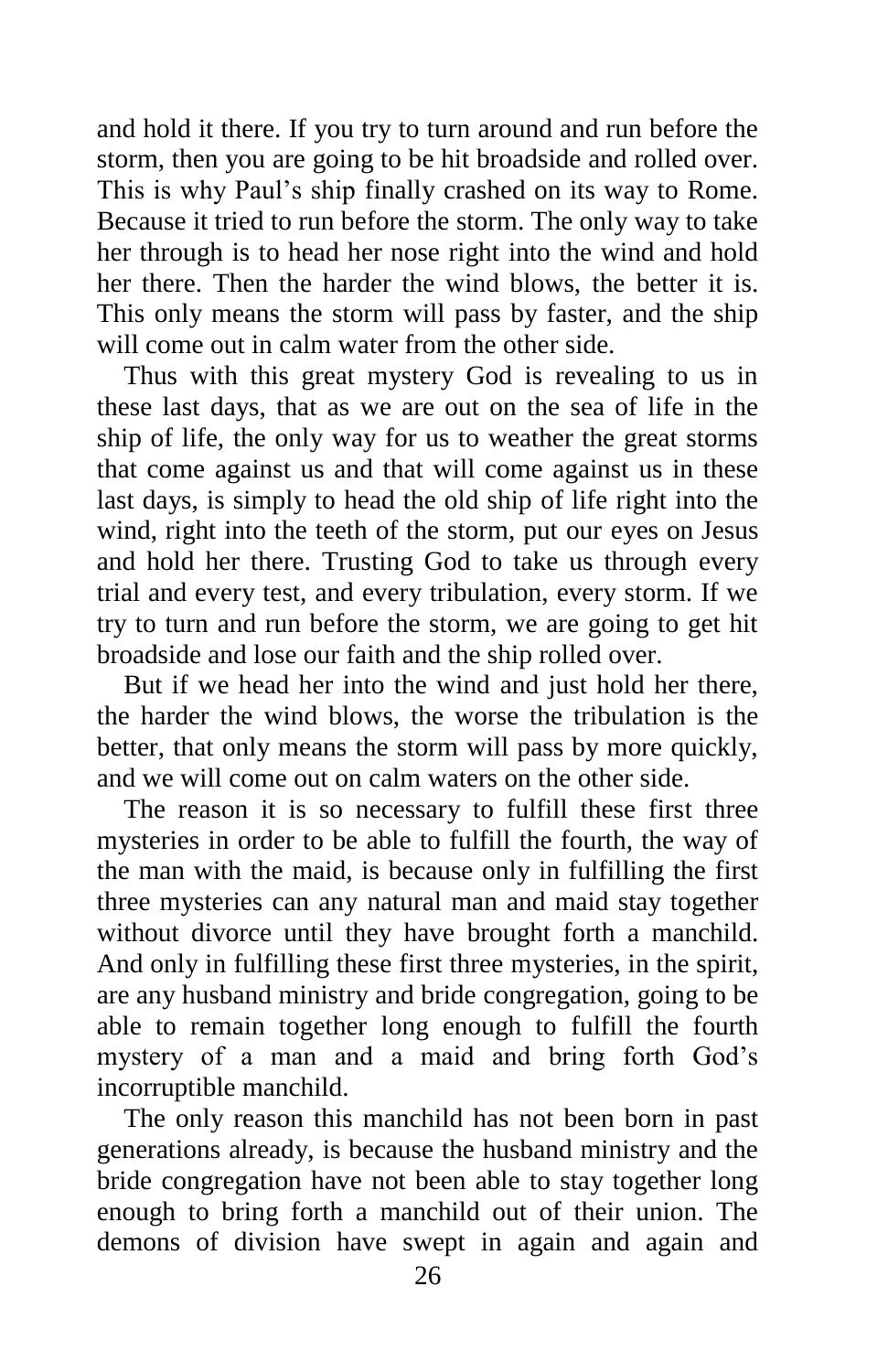separated them, and caused the husband ministry, the pastor of the church to go and look for another woman, another church congregation, or caused the woman congregation to give her husband a writ of divorcement, and send away and call another husband pastor to live with her.

 But in these last days there shall come forth a husband ministry and a bride congregation who shall know the way of an eagle, who shall know the way of a serpent on a rock, and therefore will not fear him and allow the demons of division to separate them from their wife or their husband ministry. And above all they will know the way of the ship in the midst of the sea, and instead of separating and tearing away from one another when the demons of division sweep in, and bring on the storm, they will simply head the old ship right into the wind and hold her there in faith in Jesus, until the storm is passed, and they come out in calm waters on the other side, still together, praying through together, staying together until God can bring them into that great love union that produce a manchild. Thus when God finally find a bride congregation and a husband ministry who can fulfill the first three mysteries, and thus resist all of Satan's efforts to divide and separate them, they will then be able to stay together long enough to fulfill the fourth great mystery, the mystery of a man and a maid. From the time of their first coming together and being drawn towards one another, in what they see in one another, to the time of the going steady. And that is the time when both put away every other man and every other woman from their lives, and begin coming together steadily three or four time a week. To the time of the spiritual engagement, this is the time when the husband ministry decides that this woman congregation is the one they want to walk out their life with, and the bride congregation decides this husband ministry is the one they want to walk out this great mystery with. To the time of they spiritual marriage ceremony, which is the time when both say I take this man to be my lawful wedded husband, until death do us part. And the husband says I take this woman to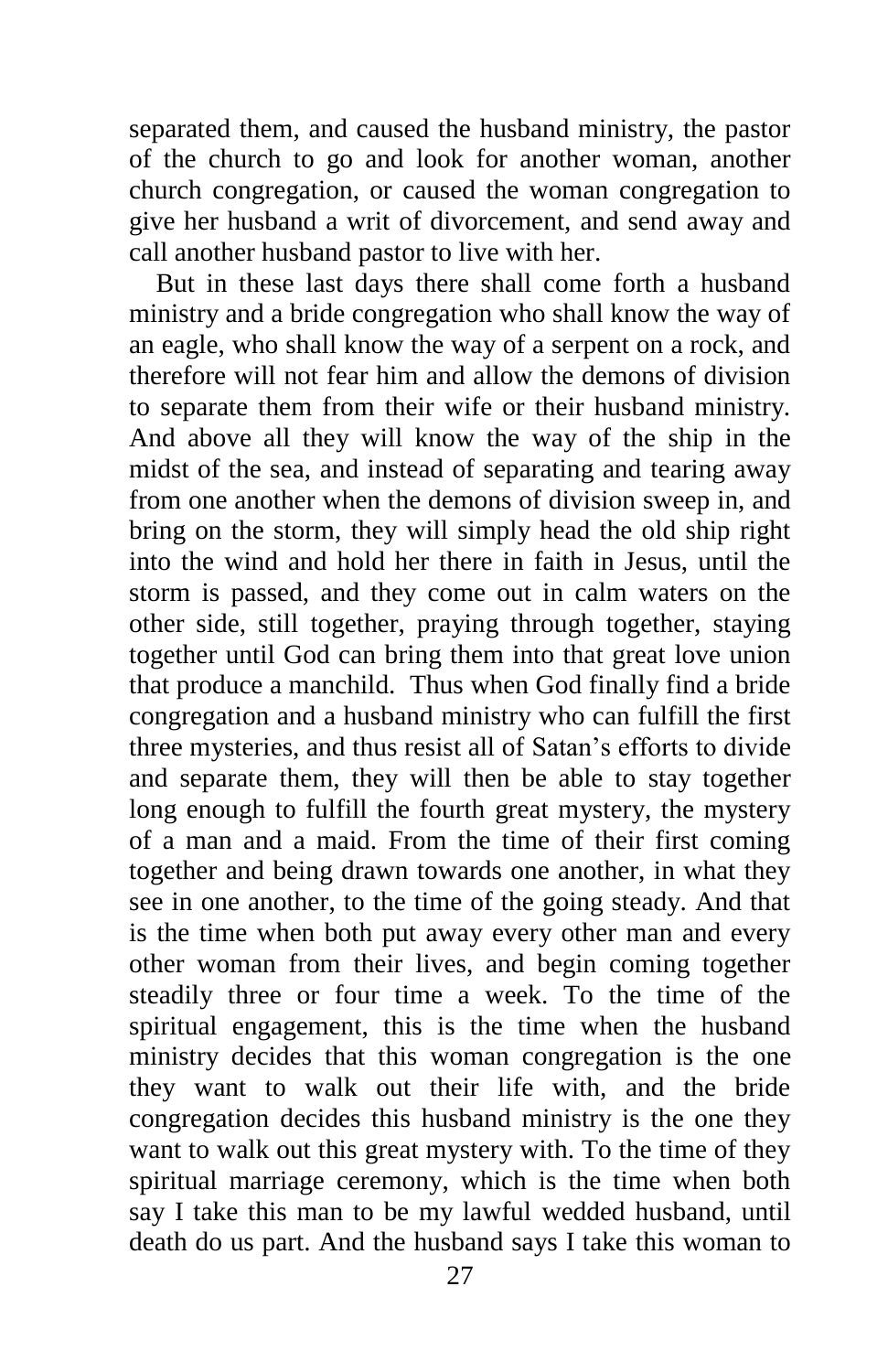be my lawful wedded wife, before God, until death do us part. The death of the old flesh man in me, the death of the flesh woman in the congregation, the death of the church age in each one, and the bringing forth of this eternal manchild.

Then on to the entering into the spiritual marriage chamber, and on to the entering in to the spiritual marriage bed union, by which both shall be caught up as one in the anointing of God, whereby the loving unreserved, unsuspicious submission of the wife to her husband, in the yielding up of her whole being as her husband ministry overshadows her in the spiritual marriage bed union, by which she literally draws out of his spiritual loins that seed of life, the Word of God. The final revelations which when planted in her spiritual womb shall overcome death itself, and bring forth and make visible forever this immortal and incorruptible manchild life.

 As has been already said, we who minister and know the revelation of God know that we cannot receive these revelations by our self, if we fasted forty days and forty nights, or forty years, and studied the word of the Bible all this time, we still could not receive these revelations by ourselves. For it is ordained of God that they only come forth as this mystery of a man and a maid that we find in the Song of Songs, which is Solomon's, is fulfilled by both. If a natural man can bring forth seed from himself without entering into some kind of perverted experience with himself, then we who are the ministry could bring forth the seed of life, which could bring forth incorruptible life by ourselves, without fulfilling the mystery with the bride congregation. Since it is impossible for a natural man to bring forth seed from himself, so it is impossible for those final truths which shall take us into eternal life to come forth from the ministry without fulfilling this great mystery, of a man with a maid. All of us who minister, know what it is to try and minister to a cold frigid woman congregation that sits with arms folded in the sanctuary, with no submission to her husband ministry, with no yieldedness. We know that we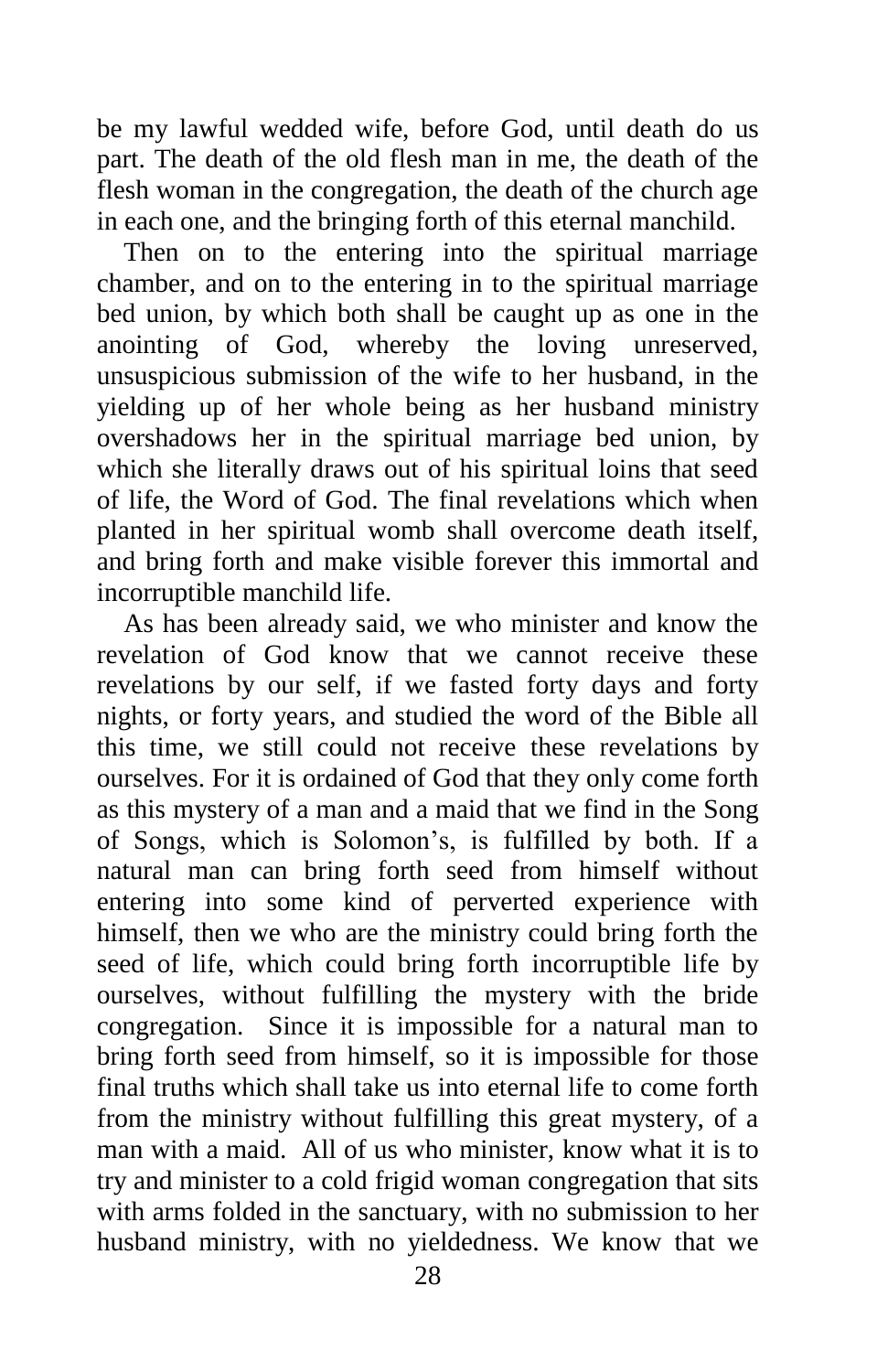strive and struggle to break through the binding, but that is impossible. Nothing can come forth. And yet when the bride congregation and bridegroom ministry are caught up in the same holy anointing, the seed comes from deep within the belly of the husband ministry, and brings forth life in the bride congregation.

 In the great song of songs, chapter 6 verse 8, we hear the spirit say, there are threescore queens, and four score concubines, and virgins without number, but my dove, my undefiled is but one, she is the only one of her mother. She is choice one of her that bare her. To those to whom God is in these last days unveiling the mystery that is in this book know that King Solomon is a type of King Jesus. Therefore, King Solomon's household then is a type of King Jesus' household today.

First there were the queens, who could manifest the most sophisticated courtly manner, or wear the most beautiful precious stones. Threescore queens in all. When King Solomon desired to hold court to impress his people Israel with the glory and majesty of his kingdom, he would bring out the queens, and they manifested to his people, Israel, the glory and majesty and power of his kingdom.

 Then there were the concubines who also had bride status, and with whom the king at times laid down in the marriage bed, and brought forth sons, but their ministry to the king was to run his house, keep the work of the house going, watching over the maids and being sure that the work of the house was done. Then there were virgins without number, young virgins who were in King Solomon's house, who had bride status, but with whom the king had not yet laid down in the marriage bed, and who had not yet a ministry to the king, but were just growing up and waiting for the hour when the king would choose them to lay down in the marriage bed and bring forth life.

 But there was one maiden in King Solomon's household, the Shulamite maiden, who had a special ministry to the king. Her ministry was not just to demonstrate his power and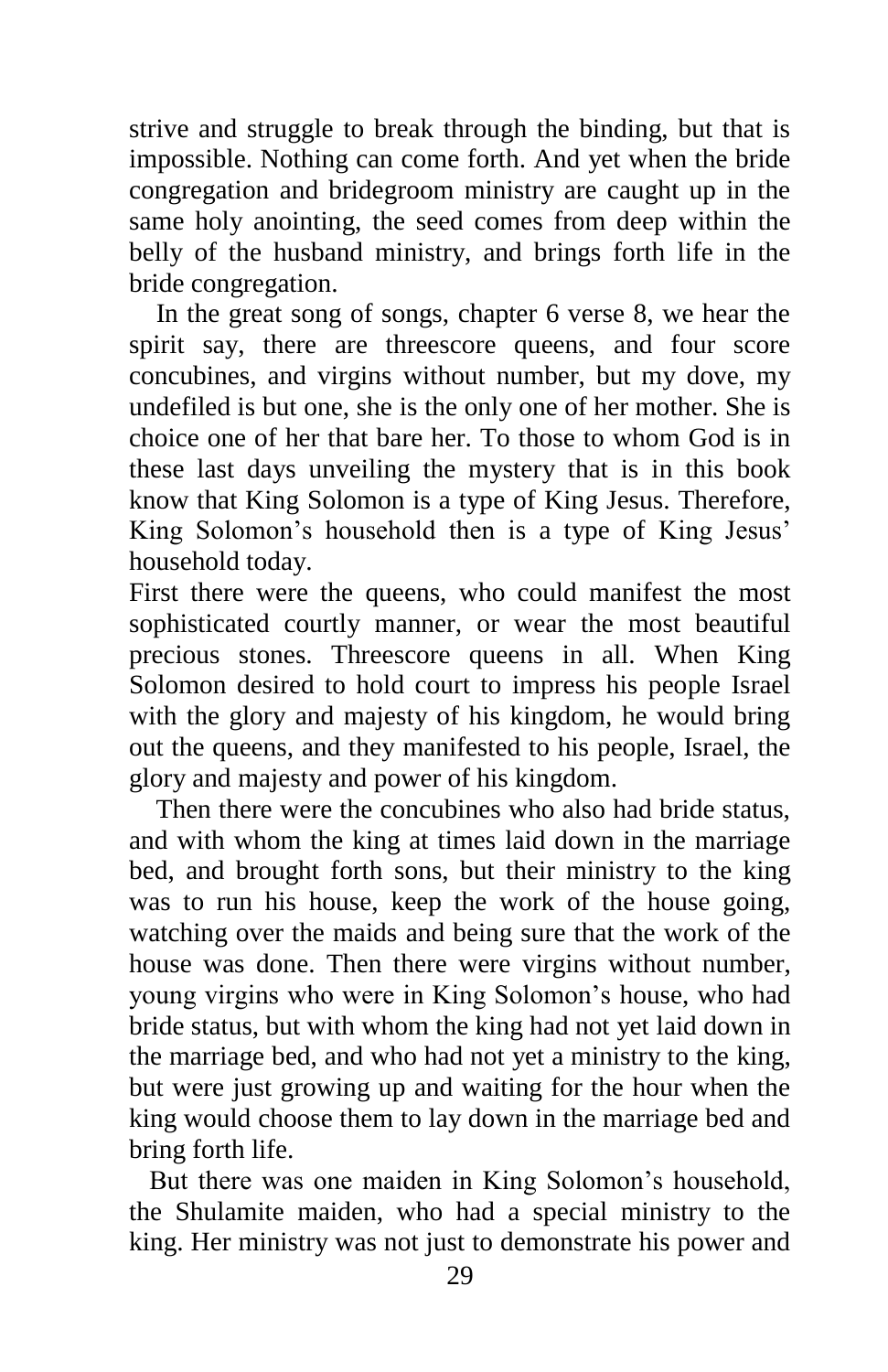glory to the people, her ministry was not just to keep the work of the house going, but her peculiar special ministry was to bear the king a son who would be heir to all that he had, to whom his scepter of rulership would be handed down to.

 So it is today in King Jesus' house. There are many bride congregations all across the world who have different bride status, and different ministry to the king. The queens in Solomon's day who demonstrated the most perfect courtly manners and wore the most precious stones, are a type of the healing and power ministries today, for precious stones are always a type of gifts of the spirit. And when King Jesus, today desires to hold court before His people, and demonstrate His power and glory He brings forth queens with their great healing gifts and great ministries, to assure His people of His glory, and His majesty, and His power.

 Then today in King Jesus' house there are always the concubines, those who keep the work of the house going. Those congregations such as Baptist, Methodist, etc., who still feel burdened to the ministry of knocking on doors, and keeping those various programs operating. They also have bride status before our Holy King, and he also lays down in the spiritual marriage bed with them, and brings forth sons as they win many souls into the kingdom. Then there are the virgins in King Jesus' house today, all over the world we see those who are virgins having been purified by the blood of Jesus, but yet have not grown up in the spirit to the point where they can yield themselves to be brought forth in a ministry to the king, that he might enter into a union with them to bring forth life into the world. But they sit in churches all over the world, just purified by the blood and have never gone any further.

 But also in King Jesus' house today, there is the Shulamite maiden, his dove, his undefiled, who is no longer defiled by the harlot world church system, by the old order Babylonish system, which follows the practice of the husband ministry giving their wife a writ of divorcement every two years, and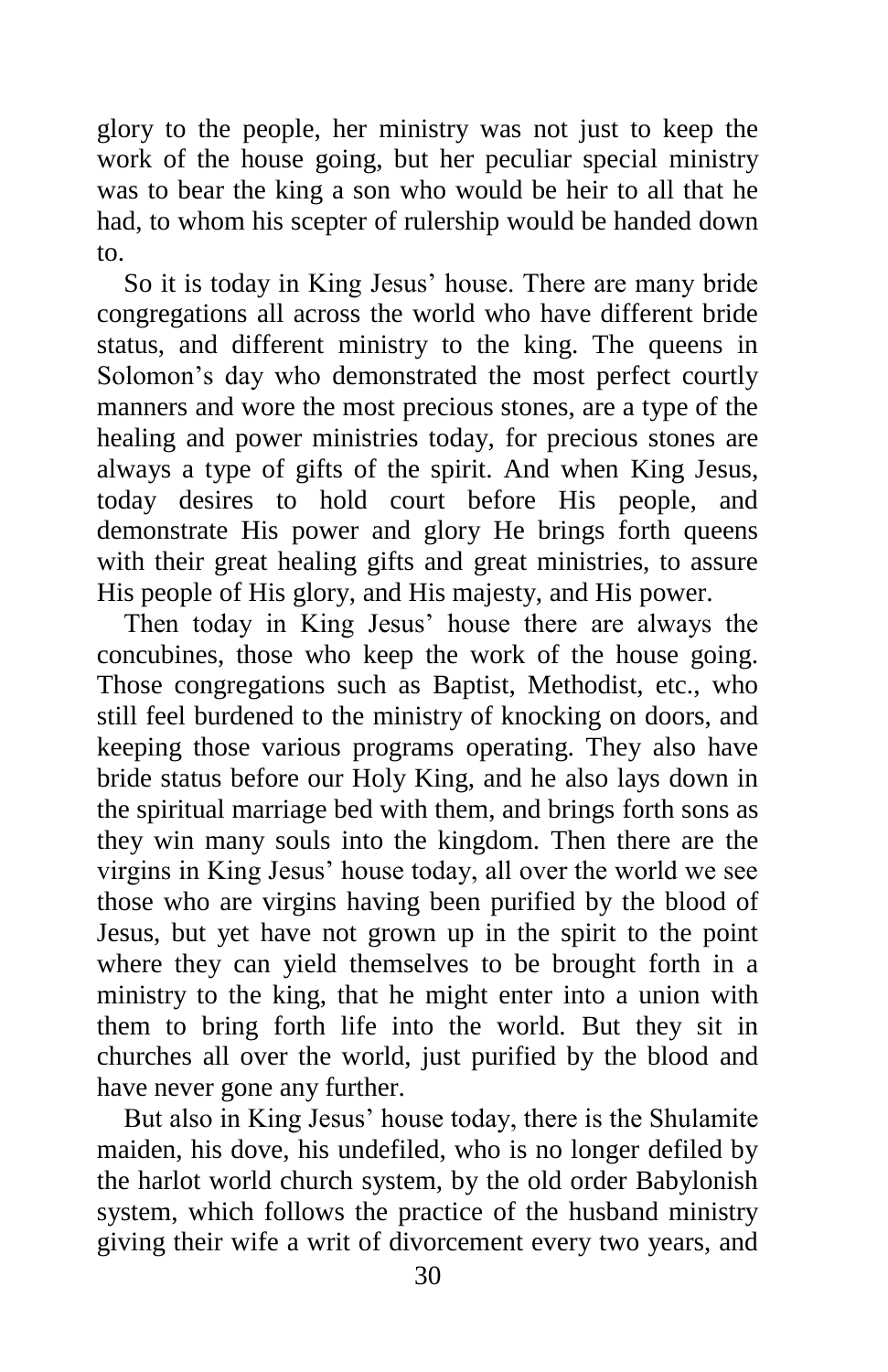going after another woman congregation, and bigger and bigger prestige to offer. She is no longer defiled by the world church system, which follows the Babylonish practice of the woman congregation, because she can't get along with her husband ministry, giving him a writ of divorcement, calling another pastor, committing spiritual adultery, before God again, and again, and again. But this little Shulamite maiden today has come completely out of that system, cleansed herself of that defilement.

 The spirit goes on to say, she is but one, and this is so true. The Shulamite maiden today is made up of little groups of saints meeting in basements, storerooms, living rooms all over the world who refuse any longer to be a part of the old order denominational systems which is divided up into sects and schisms, fighting and striving against one another, but she has caught the revelation of one body and is moving towards the fulfillment of the great prayer Jesus prayed, when He prayed, Father, I pray that they may all be made one. She abhors the denominational system of names and labels and separation. She is fast becoming one, the choice one of her mother that bare her.

You find her in Revelation 12 in the Word of God, where John saw a woman clothed with the sun, and that is, since the sun is a type of Jesus and its light a type of His light, she is no longer clothed with just the light of the moon that the church has, but God is giving her in this hour the light of the sun himself. The scripture goes on to say that the moon is under her feet, and since the moon that shines at night is a type of the church, it simply means this little woman is lifted up to a higher place in God than the old order church.

 The moon under her feet and a crown of twelve stars upon her head, simply means that she has been brought fully under the divine government of God through His star ministries. And this little Shulamite maiden, meeting in basements, and living rooms, all across the world is chosen by God in this last hour to fulfill the great mystery of Christ, and His bride, that Paul talks about in Ephesians 5. Not to fulfill it just by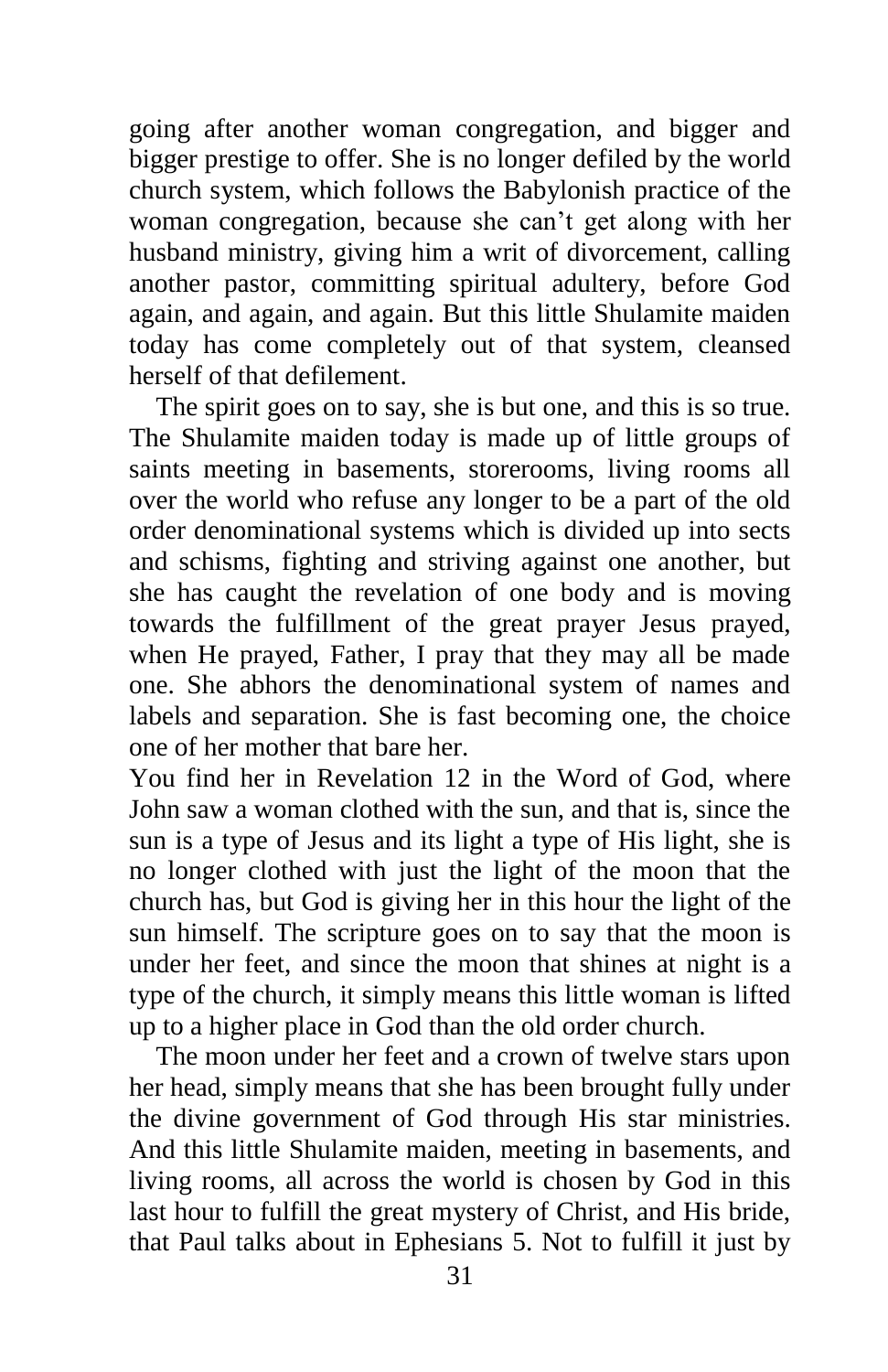entering into a marriage union with Jesus up above, but to fulfill it by entering into a spiritual marriage with Jesus Christ, through His spiritual bridegroom spirit ministry, husband ministry right here in the earth.

 She is but one, she is his undefiled, she is the choice one of her mother that bare her, she is not queen, she is not a concubine, she is not just one of the virgins, she has a special ministry to the king in these last days, she is going to bear the king a son, a many-membered manchild, who will be the manifestation of the fullness of the glory of the king, and the scepter bearer to whom he will hand down his scepter.

 Those in the old order church do not understand why this little woman has no burden to go out and knock on doors. And those on the Pentecostal level do not understand why her burden is not to grab a tent and go across the world and do wonderful miracles of healing, as do the queens and the concubines. But her burden is just to keep coming together with her husband ministry, service after service, and meeting after meeting, and receiving into her spiritual womb the seed of life that shall bring forth the king's son, that manymembered manchild and manifest his incorruptible glory.

Verse 9 says the daughters saw her and blessed her, yea, the queens and the concubines, they praised her. The old order daughters of Jerusalem are not blessing her at this moment, they do not understand this, they think we are in false doctrine as we refuse to accept their pre-tribulational rapture theory, while they, the old order daughters of Jerusalem sit around waiting for the king to come to the city and catch them up in the air before the tribulation. We who are in the Shulamite maiden know that the king has already come to the city in a restored bridegroom husband ministry, the cry had already gone forth, Behold the bridegroom cometh. The wise virgins are already trimming their lamps cutting away all the smut and darkness from the wick, that is cutting out of their lives all those things that are not the pure work of spirit, so that the oil of God's spirit shall flow, and the oil of God's light shall burn brightly to have plenty of light and truth to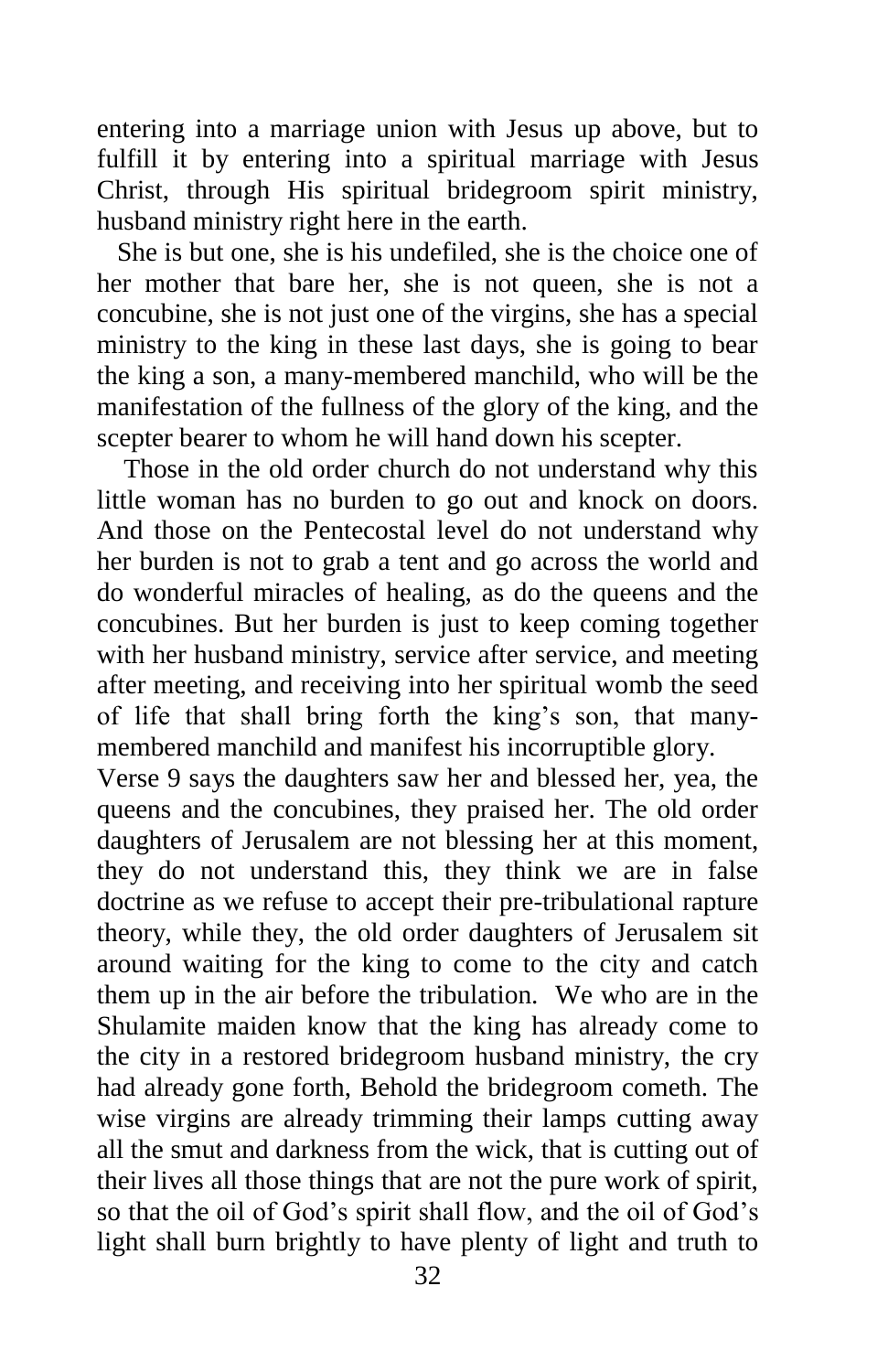light their way into the marriage chamber, into the marriage feast.

 They are already sitting down with their husband ministry across the world, and partaking of the marriage feast of the lamb, feasting on those great endtime truths which shall bring them into perfect union with their heavenly bridegroom. This is why it is in basements and living rooms all over the world where people are entering into the secret chamber with Christ in their bridegroom ministry, not advertising their meetings, not trying to promote great crowds, not trying to drag in everybody, but only allowing the spirit to send in those whom He will, to send them to those that the spirit wants for this move and this message.

 As we sit in living rooms and basements, drawing together in the great marriage feast, the old order church out there ignores us, they don't hardly know what is going on, for what is really happening is that the wise virgins are entering into the marriage feast with their husband, the king. They will come when the door will be shut, and those who are being sent across the world to proclaim the bridegroom cometh, and call those who are for this great endtime move of the spirit in, will cease to travel as they do now, it will appear that the move of the spirit is over, but it will not be over, it will only be that the king has shut the door.

 He and his bride will draw together to birth this manchild and bring him up. Then the hour will come when the old order daughters of Jerusalem, will see that when the tribulation hits this world, that they have no pre-tribulation rapture anymore than Watchman Nee, and many other ministries in China, when the tribulation came upon them, had no pre-tribulation rapture. Then it will be that the old order daughters of Jerusalem will give the cry, return, return, Oh Shulamite, return, return that we look upon thee.

 Then it will be that they will be searching for the one that they are scorning and ridiculing now, who has preached a message of – let us go on to perfection right here. The one who refused to believe in a pre-tribulation rapture theory,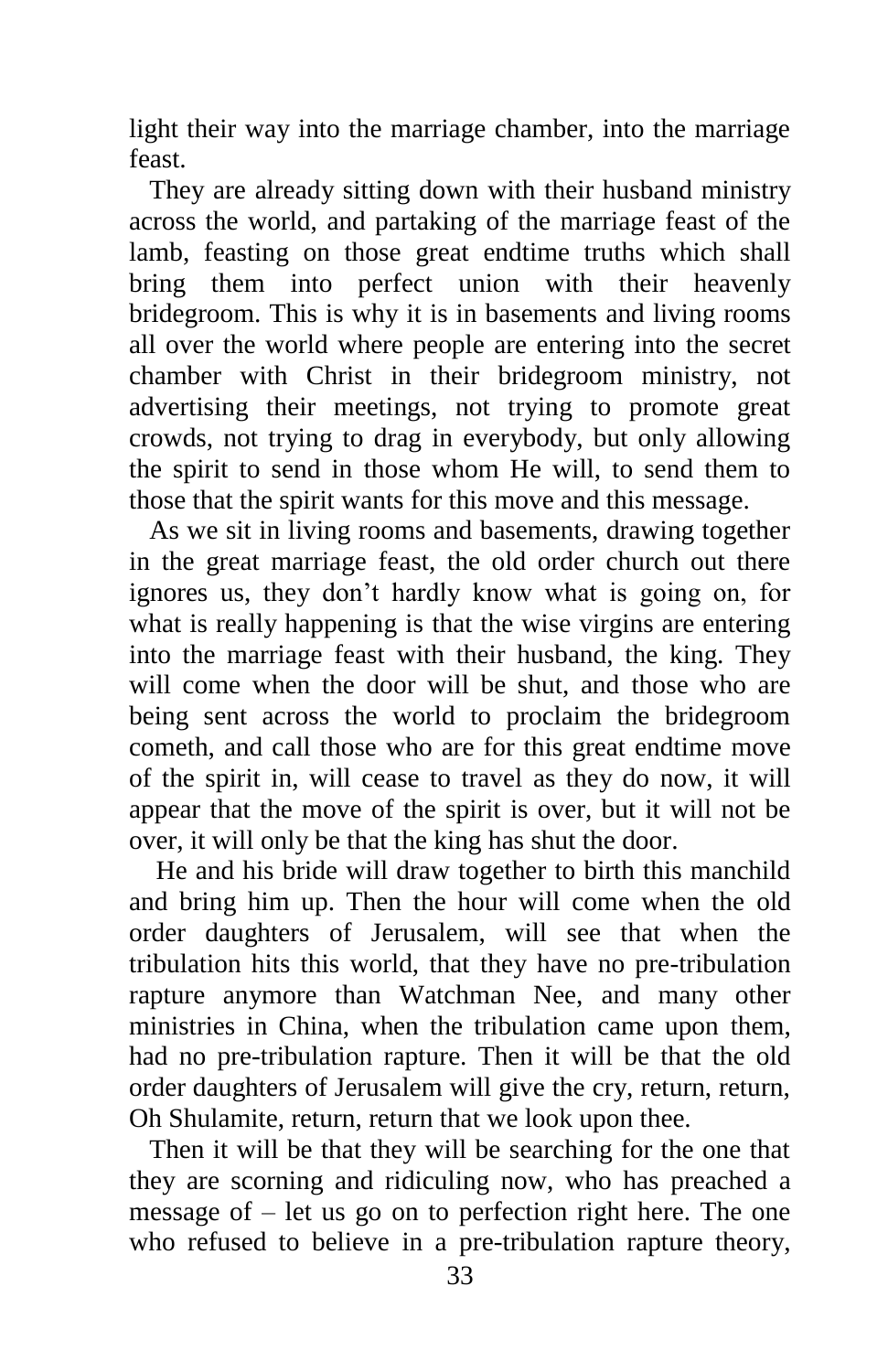who rejoiced that she had a manchild in her womb. Then they will be looking for the ministry that has preached these, but in that hour they will not be able to find a woman for they will hear a voice of the king saying. What will you see in the Shulamite, as it were the company of two armies. And they will hear the voice of the king say, if you want to find that move of God, and the truth of God, and the message of God that shall meet your need in this hour, you must not look for a woman, a bride congregation, for the church age will be over, you must have your spiritual eyes open so that you might see one who was as it were the company of two armies.

 For across the world the king has come to the city in His restored bridegroom ministry, and he and the woman clothed with the sun, the Shulamite maiden are entering into the bridal chamber, eating the marriage feast, and they will enter into the marriage bed chamber and the door will be closed. And there for the next three or four years they will dwell together, coming together and receiving from her husband ministry, the seed of life that shall birth the manchild in her womb, and those final truths that shall grow him up to the measure of the stature of the fullness of Christ. So that he shall be caught up to the throne and then in a few years, three, four, five, who knows, the door will be opened, and they will come back out, in manifestation to the world of the mightiest move of the spirit of God that the world has ever known.

 Two went in, but three will not come back out, for there in the marriage chamber the twain will have become one flesh, two will have become one in a manchild that is born in each one of us out of that union. Therefore only one will come back out, one many membered manchild, one who has become as it were the company of two armies. For all down through the centuries there have been two great armies fighting the battle for redemption. One from the other side of the veil and one on this side here on this earth.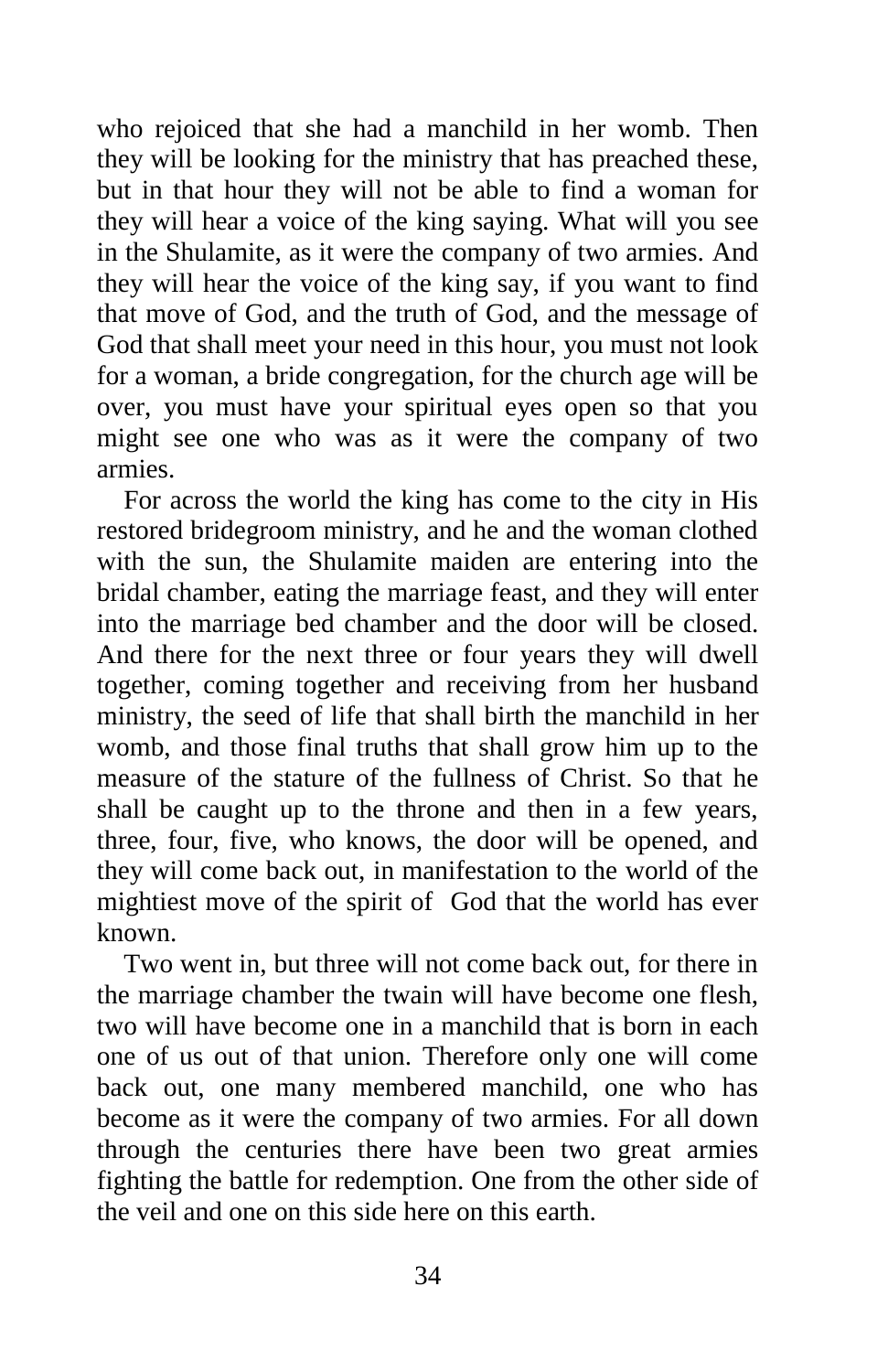There in the marriage chamber, the veil will have been torn away, and all the glory and power in that army that has fought from the other side of the veil shall be incorporated in the glory and power that God has brought forth. And those who have been fighting from this side in one many membered man who is as it were the company of two armies, will have become one, the manifestation of the sons of God, an incorruptible, immortal manchild. And thus in that hour, the old order daughters of Jerusalem will partake of the fullness of God, they must then submit themselves not to another church, but they must enter into a union with this manchild that the incorruptible life of God might be brought forth in them also. And so in the King's house today there are threescore queens and fourscore concubines, and virgins without number, but there is also his dove, his undefiled, who is but one, the choice one of her mother that bare her, who has a special ministry to the king, and that is to bear him an incorruptible son

 Each of us have a choice today, if we want to be one of the queens. We can just pray for God to give us a healing ministry, and if we seek God in prayer, and fasting enough He will do so, or if we want to be among the concubines of the old order churches all across the country, who simply want to work, and keep the program going and knock on doors. They can go back and join one of them and sit there and become a part of their program. Or one could even be a virgin, purified and cleansed by the blood, with no ministry to the king whatsoever, as many are all across the world, or one can choose to be in this Shulamite maiden, and move into the move of the Spirit of God. If they do they won't be crossing the world just calling on God to perform miracles, bringing down signs and wonders. They won't be knocking on doors, as a concubine, but they will be among those wise virgins all over the world who are trimming their lamps, cleaning up their wicks, cutting those things all out of their lives which have kept their light from burning brightly. And